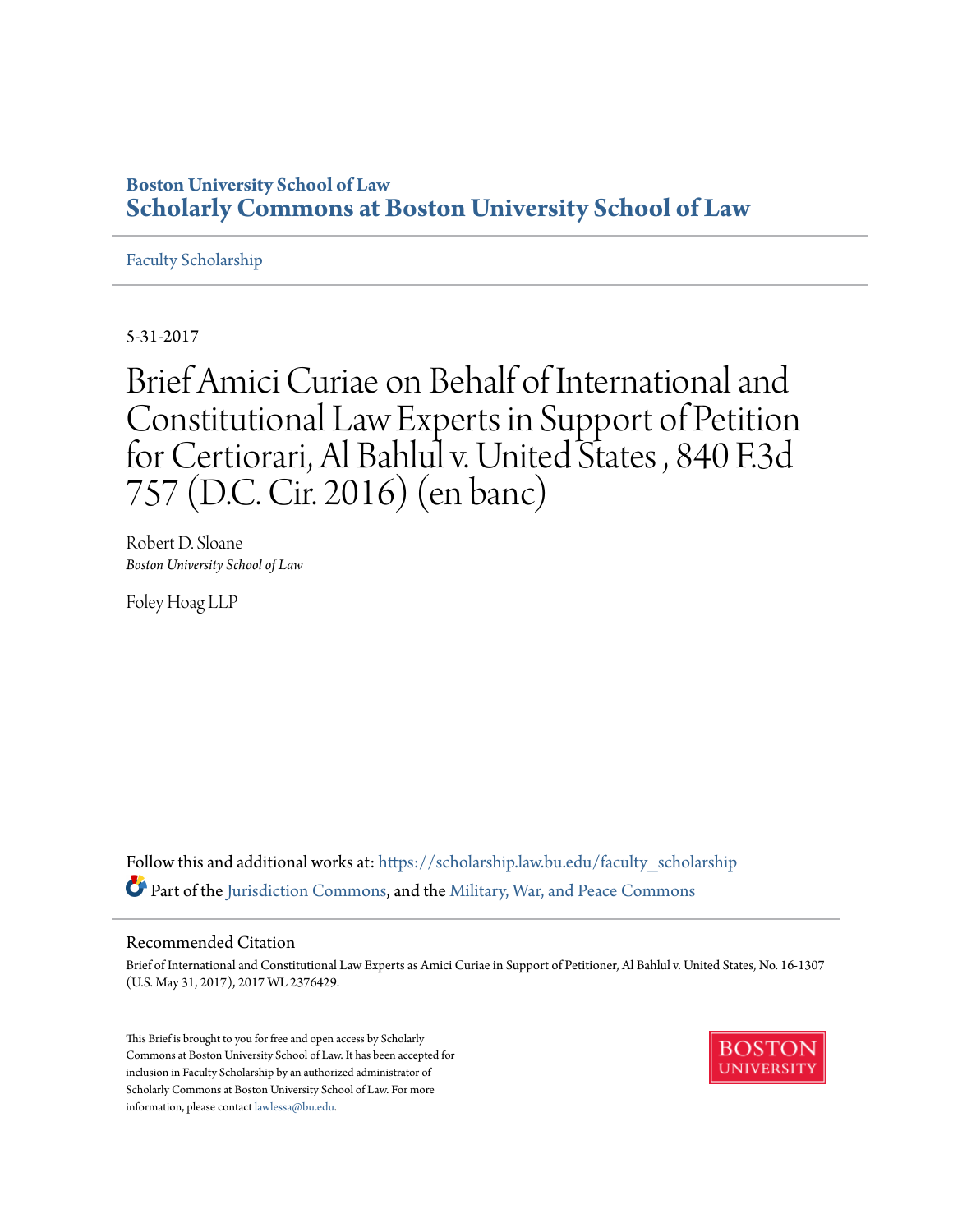No. 16-1307

# IN THE Supreme Court of the United States

–––––– ALI HAMZA AHMAD SULIMAN AL BAHLUL, PETITIONER,

v.

UNITED STATES, RESPONDENT. ––––––

#### ON PETITION FOR A WRIT OF CERTIORARI TO THE UNITED STATES COURT OF APPEALS FOR THE DISTRICT OF COLUMBIA CIRCUIT

 $\overline{\phantom{a}}$  , where  $\overline{\phantom{a}}$ 

#### BRIEF OF INTERNATIONAL AND CONSTITUTIONAL LAW EXPERTS AS AMICI CURIAE IN SUPPORT OF PETITIONER

\_\_\_\_\_\_\_\_\_\_\_\_\_\_\_\_\_\_

ROBERT DAVID SLOANE PROFESSOR OF LAW AND R. GORDON BUTLER SCHOLAR IN INTERNATIONAL LAW BOSTON UNIVERSITY SCHOOL OF LAW 765 Commonwealth Ave. Boston, MA 02215 (617) 358-4633 rdsloane@bu.edu

PETER R. SHULTS Counsel of Record ANDREW B. LOEWENSTEIN BENJAMIN K. GUTHRIE EMILY J. NASH FOLEY HOAG LLP 155 Seaport Boulevard Boston, MA 02210 (617) 832-1000 pshults@foleyhoag.com

May 31, 2017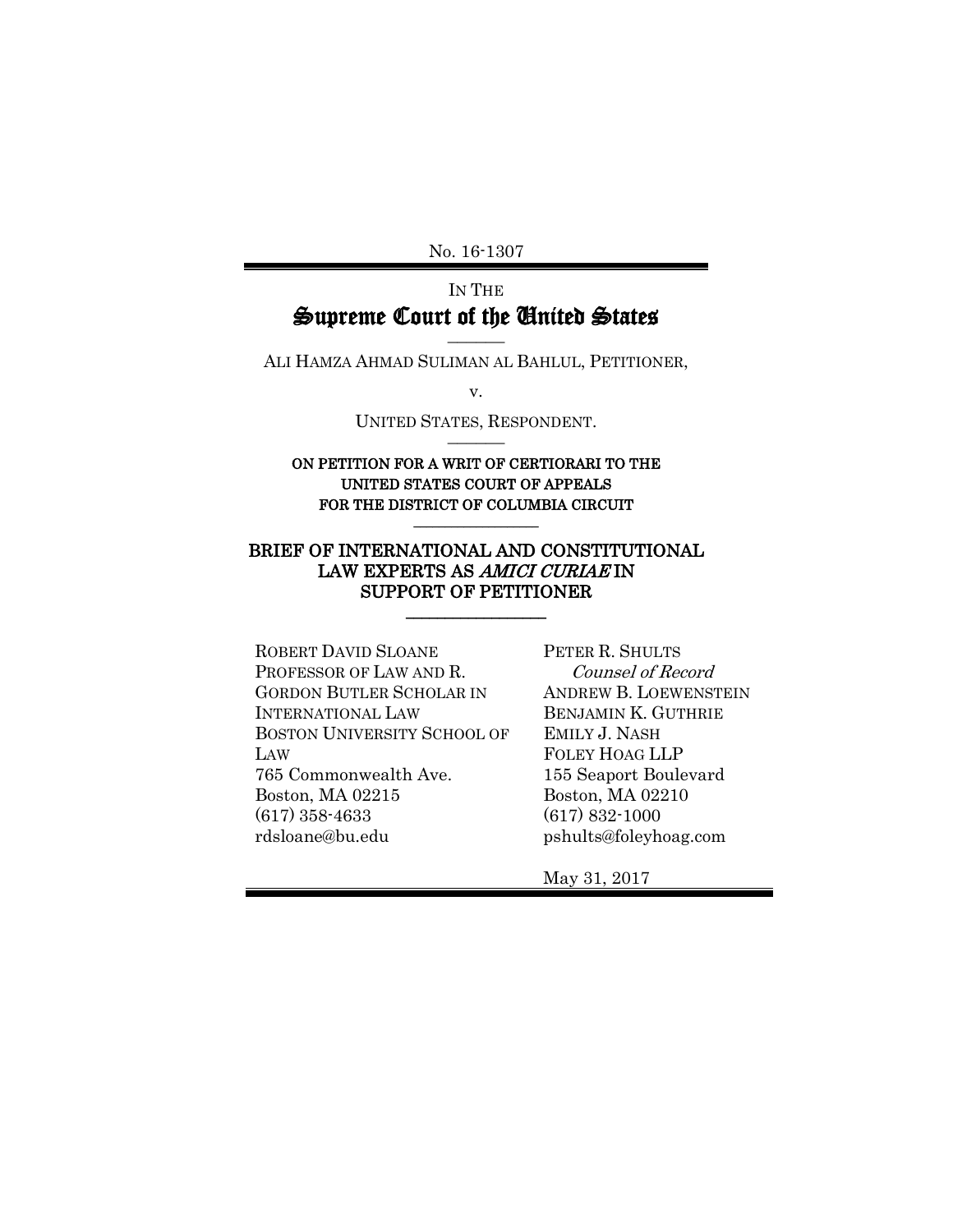# TABLE OF CONTENTS

| I. |           | THE D.C. CIRCUIT'S MAIN<br>CONCURRENCE MISTAKENLY<br>TREATED INTERNATIONAL LAW-<br>RATHER THAN THE CONSTITUTION—<br>AS THE JUDICIAL CONSTRAINT ON<br>MILITARY COMMISSION |
|----|-----------|--------------------------------------------------------------------------------------------------------------------------------------------------------------------------|
|    | А.        | This Court Recognized a Narrow,<br>Atextual Exception to Article III by<br>Placing a Limited Judicial Power in<br>Law-of-War Military Commissions5                       |
|    | <b>B.</b> | Law-of-War Military Commissions<br>May Only Prosecute War Crimes                                                                                                         |
|    | C.        | This Court Has Recognized that the<br>Constitution Limits the Jurisdiction<br>of Military Commissions to<br>Violations of the Law of War9                                |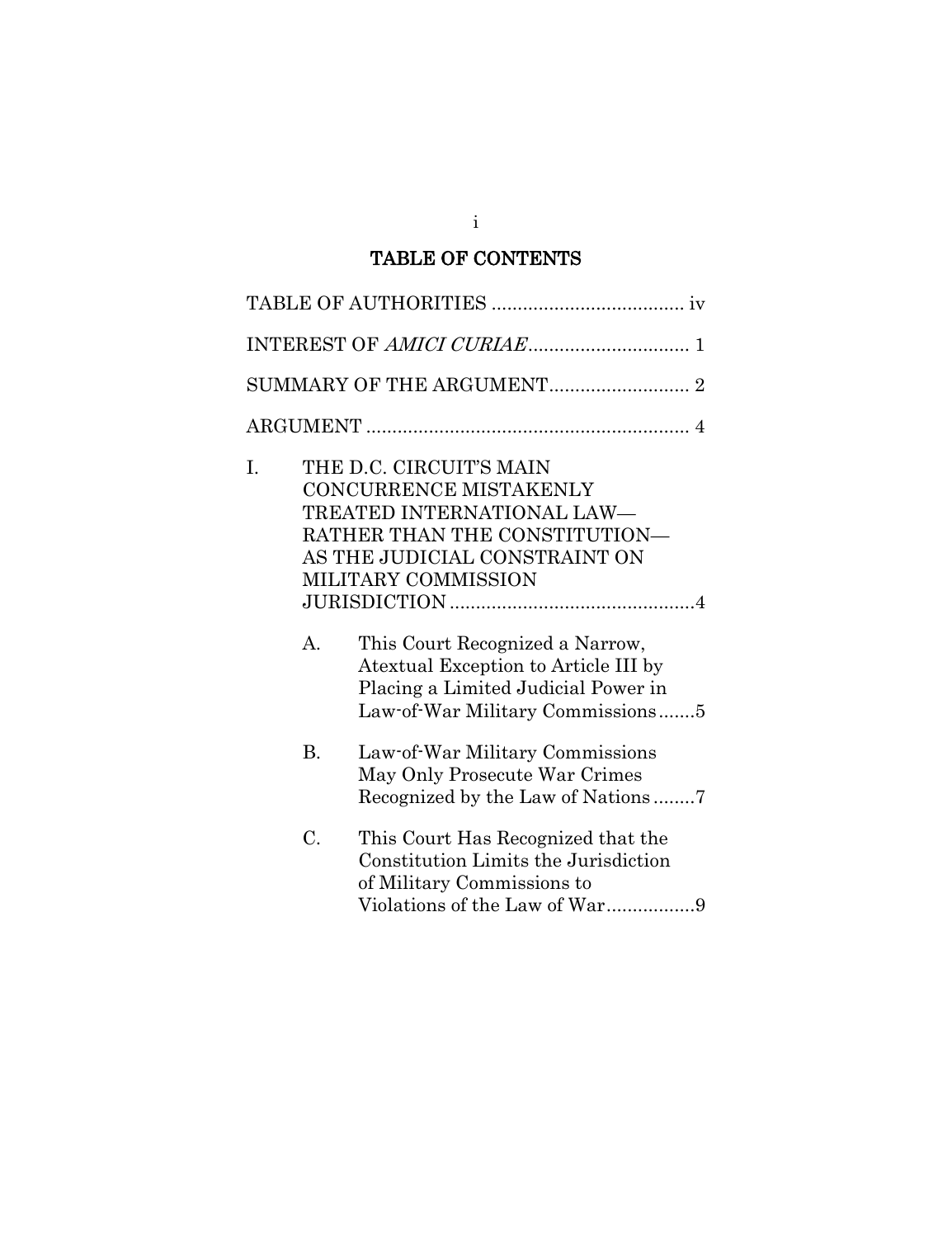| II. |           | THE EXPANSION OF MILITARY            |  |
|-----|-----------|--------------------------------------|--|
|     |           | <b>COMMISSION JURISDICTION</b>       |  |
|     |           | THREATENS TO FURTHER ATROPHY         |  |
|     |           | THE INTEGRITY AND                    |  |
|     |           | INDEPENDENCE OF ARTICLE III          |  |
|     |           |                                      |  |
|     | А.        | Removing Judicial Power from the     |  |
|     |           | Judicial Branch, and Placing that    |  |
|     |           | Power in the Political Branches,     |  |
|     |           | Threatens the Integrity of the       |  |
|     |           | Judicial Branch and the Right to     |  |
|     |           |                                      |  |
|     |           |                                      |  |
|     | <b>B.</b> | The Jurisdiction of Law-of-War       |  |
|     |           | Military Commissions Is Limited by   |  |
|     |           | the Necessity that Justifies the     |  |
|     |           | Commissions' Existence 12            |  |
|     |           |                                      |  |
|     | C.        | <b>Necessity Limits Military</b>     |  |
|     |           | Commissions' Jurisdiction to         |  |
|     |           | Offenses Against the (International) |  |
|     |           |                                      |  |
|     |           |                                      |  |
|     | D.        | The D.C. Circuit's Main              |  |
|     |           | Concurrence Erroneously Defined      |  |
|     |           | International Law as "the Dictates"  |  |
|     |           | of Foreign Nations and the           |  |
|     |           | International Community"18           |  |
|     |           | International law develops<br>1.     |  |
|     |           | through consent 18                   |  |
|     |           |                                      |  |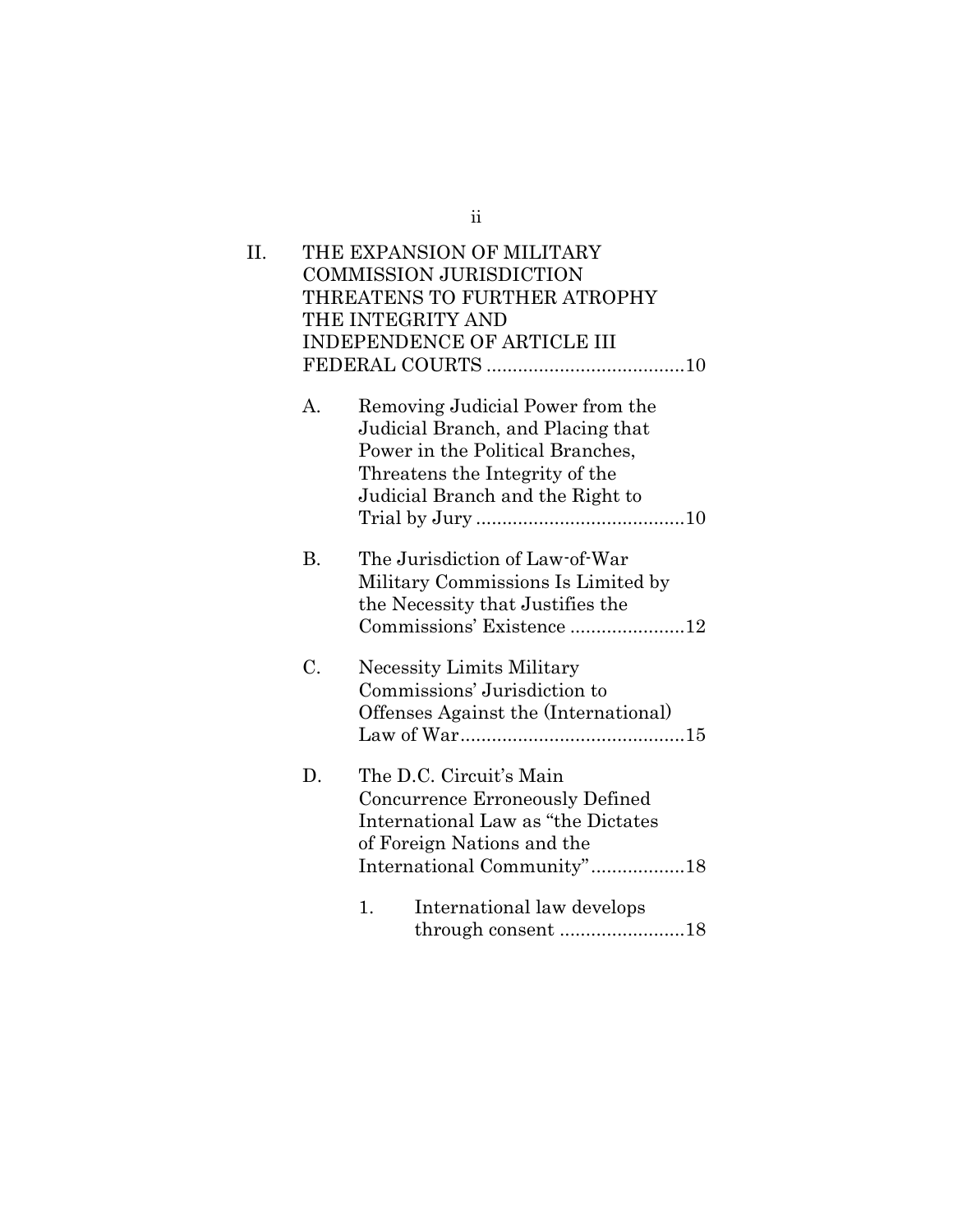|      |           | 2. | It is not unremarkable for<br>international law to play a<br>role in constitutional<br>interpretation19              |
|------|-----------|----|----------------------------------------------------------------------------------------------------------------------|
| III. |           |    | THE D.C. CIRCUIT'S MAIN<br>CONCURRENCE PLACED NO LIMITS<br>ON THE JURISDICTION OF MILITARY                           |
|      | А.        |    | The D.C. Circuit's Main<br>Concurrence Transgressed the<br>Supreme Court's Limits on the<br>Jurisdiction of Military |
|      | <b>B.</b> |    | Widening the Narrow Exception to<br><b>Article III for Military Commissions</b><br>Places Too Much Judicial Power in |
|      |           | 1. | The nature and scope of<br>current hostilities threaten<br>traditional limitations on<br>military commission         |
|      |           | 2. | The erosion of judicial power<br>through the expansion of<br>military commissions<br>threatens liberty 25            |
|      |           |    |                                                                                                                      |
|      |           |    | APPENDIX: LIST OF AMICI CURIAEA-1                                                                                    |

iii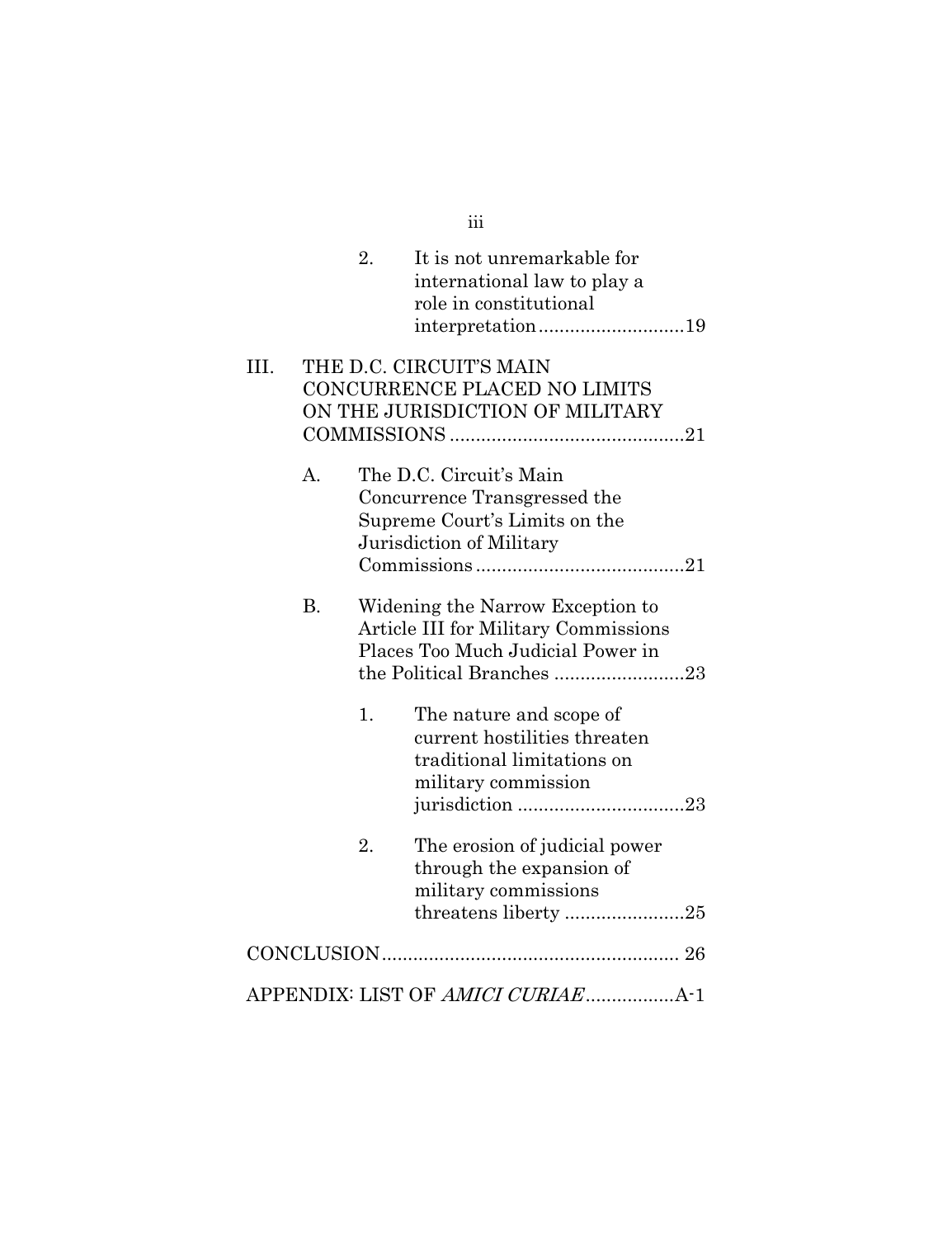## TABLE OF AUTHORITIES

# CASES

| B&B Hardware, Inc. v. Hargis Indus.,                                                  |
|---------------------------------------------------------------------------------------|
| Bahlul v. United States,                                                              |
| Bahlul v. United States,<br>840 F.3d 757 (D.C. Cir. 2016) (en banc)  passim           |
| Boos v. Barry,                                                                        |
| Boumediene v. Bush,                                                                   |
| Boyd v. United States,                                                                |
| Chae Chang Ping v. United States (Chinese<br>Exclusion Case), 130 U.S. 581 (1889)  20 |
| Hamdan v. Rumsfeld,                                                                   |
| Hamdi v. Rumsfeld,                                                                    |
| Johnson v. Eisentrager,                                                               |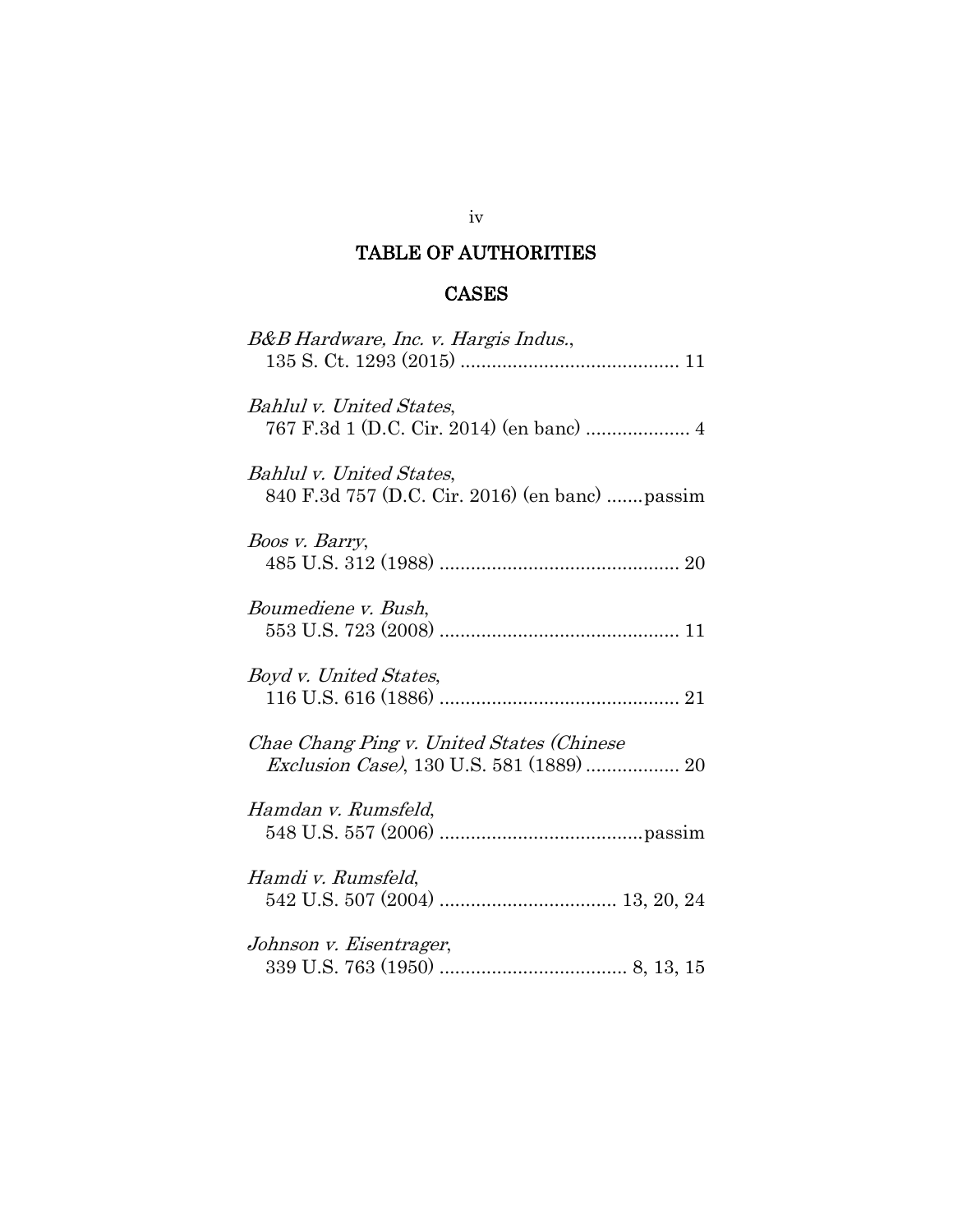| Korematsu v. United States,              |
|------------------------------------------|
| Ex Parte Milligan,                       |
| N. Pipeline Constr. Co. v. Marathon Pipe |
| N.L.R.B. v. Noel Canning,                |
| New York Life Ins. Co. v. Hendren,       |
| Prize Cases,                             |
| Ex parte Quirin,                         |
| Reid v. Covert,                          |
| Stern v. Marshall,                       |
| Toth v. Quarles,                         |
| United States v. Curtiss-Wright Export   |
| United States v. Hudson & Goodwin,       |

v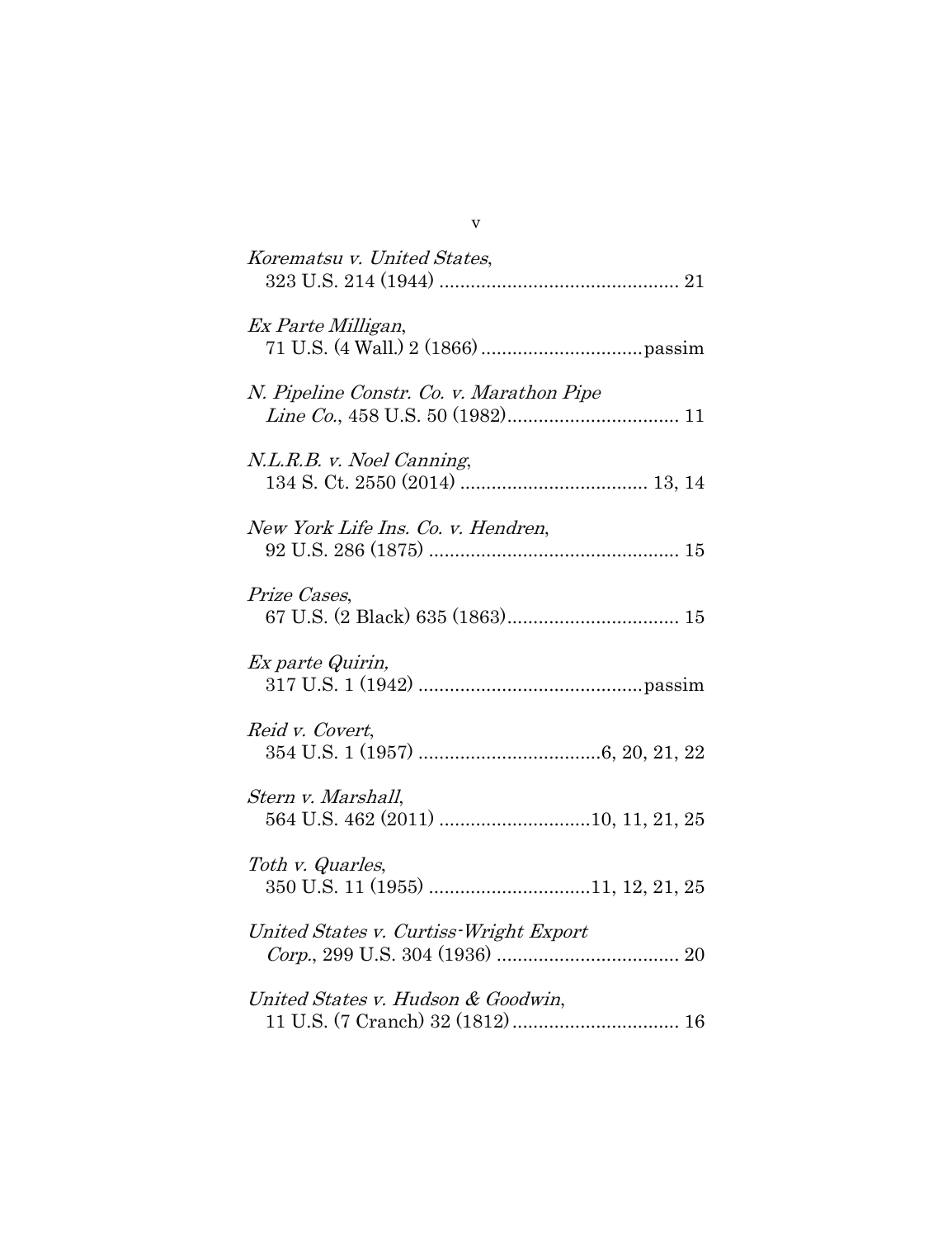| In re Yamashita, |  |  |
|------------------|--|--|
|                  |  |  |

| Youngstown Sheet & Tube Co. v. Sawyer  |  |
|----------------------------------------|--|
| (The Steel Seizure Case), 343 U.S. 579 |  |
|                                        |  |

## CONSTITUTIONAL PROVISIONS

## STATUTORY AUTHORITIES

The Authorization for Use of Military Force, Pub. L. No. 107-40, 115 Stat. 224 (2001)............. 23

Francis Lieber, Instructions for the Government of Armies of the United States in the Field (War Dep't 1863)......................... 15, 16

## LEGISLATIVE MATERIALS

| Military Commissions: Hearing Before the S. |  |
|---------------------------------------------|--|
| Comm. on Armed Servs., 111th Cong. 11       |  |
|                                             |  |

#### vi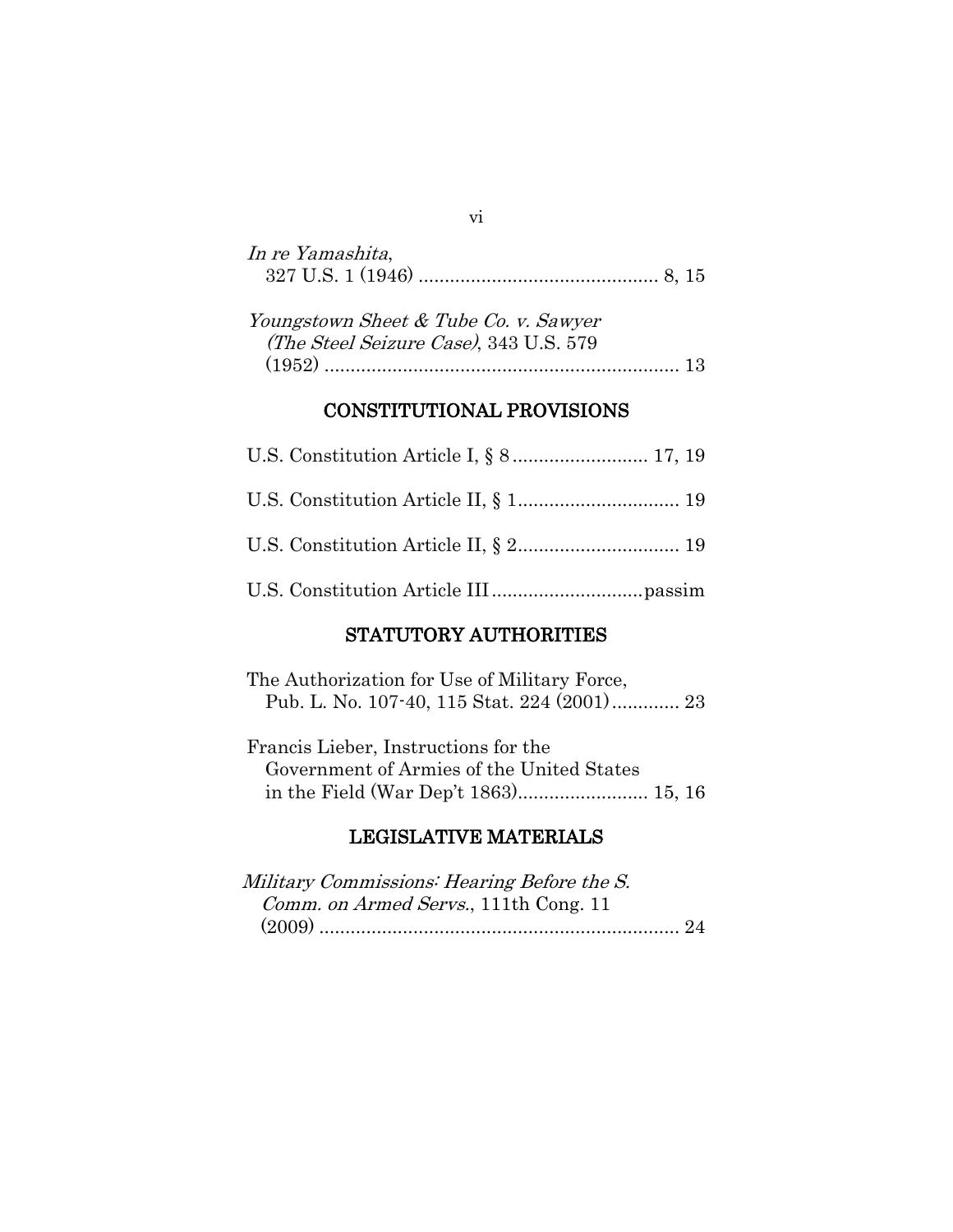## OTHER AUTHORITIES

| 2 Oppenheim, <i>International Law: A Treatise</i>                                       |
|-----------------------------------------------------------------------------------------|
| 3 Joseph Story, Commentaries on the<br>Constitution of the United States (1833) 17      |
| 4 William Blackstone, Commentaries on the                                               |
| Anthony J. Colangelo, A Unified Approach to<br>Extraterritoriality, 97 Va. L. Rev. 1019 |
| Benjamin J. Cardozo, The Nature of the                                                  |
| The Declaration of Independence (U.S. 1776) 10, 25                                      |
| Department of Defense Law of War Manual                                                 |
| Yoram Dinstein, The Interantional Law of                                                |
| The Federalist No. 51 (James Madison)                                                   |
| The Federalist No. 78 (Alexander Hamilton)                                              |
| Geneva Convention (III) Relative to the<br>Treatment of Prisoners of War, art. 3, Aug.  |

#### vii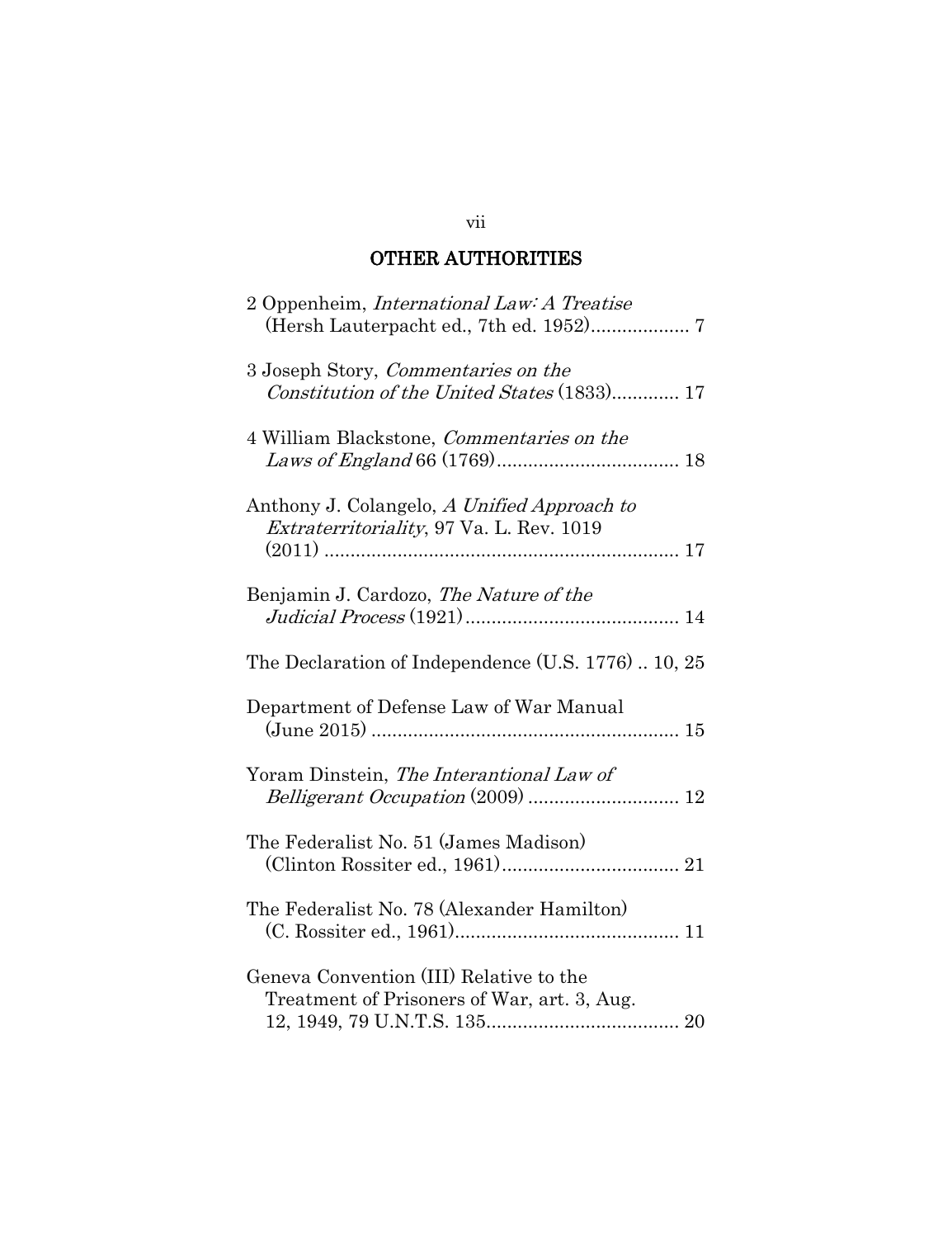## viii

| Harold Hongju Koh, The Case Against            |
|------------------------------------------------|
| Military Commissions, 96 Am. J. Int'l L.       |
|                                                |
|                                                |
| Major Alex G. Peterson, Order Out of Chaos:    |
| Domestic Enforcement of the Law of             |
| Internal Armed Conflict, 71 Mil. L. Rev. 1     |
|                                                |
|                                                |
|                                                |
| Office of the Legal Adviser, United States     |
| Dep't of State, <i>Digest of United States</i> |
| Practice of International Law 2014             |
| (CarrieLyn D. Guymon ed., 2014) 18, 19         |
|                                                |
| Ruth Wedgwood, Al Qaeda, Terrorism, and        |
| Military Commissions, 96 Am. J. Int'l L.       |
|                                                |
|                                                |
| Stephen I. Vladeck, <i>Military Courts and</i> |
| Article III, 103 Geo. L.J. 933 (2015)  6       |
|                                                |
|                                                |
| Ted Stein, The Approach of the Different       |
| Drummer: The Principle of the Persistent       |
| Objector in International Law, 26 Harv.        |
|                                                |
|                                                |
| U.S. Army Field Manual FM 27-10 (July          |
|                                                |
|                                                |
| William Winthrop, Military Law and             |
|                                                |
|                                                |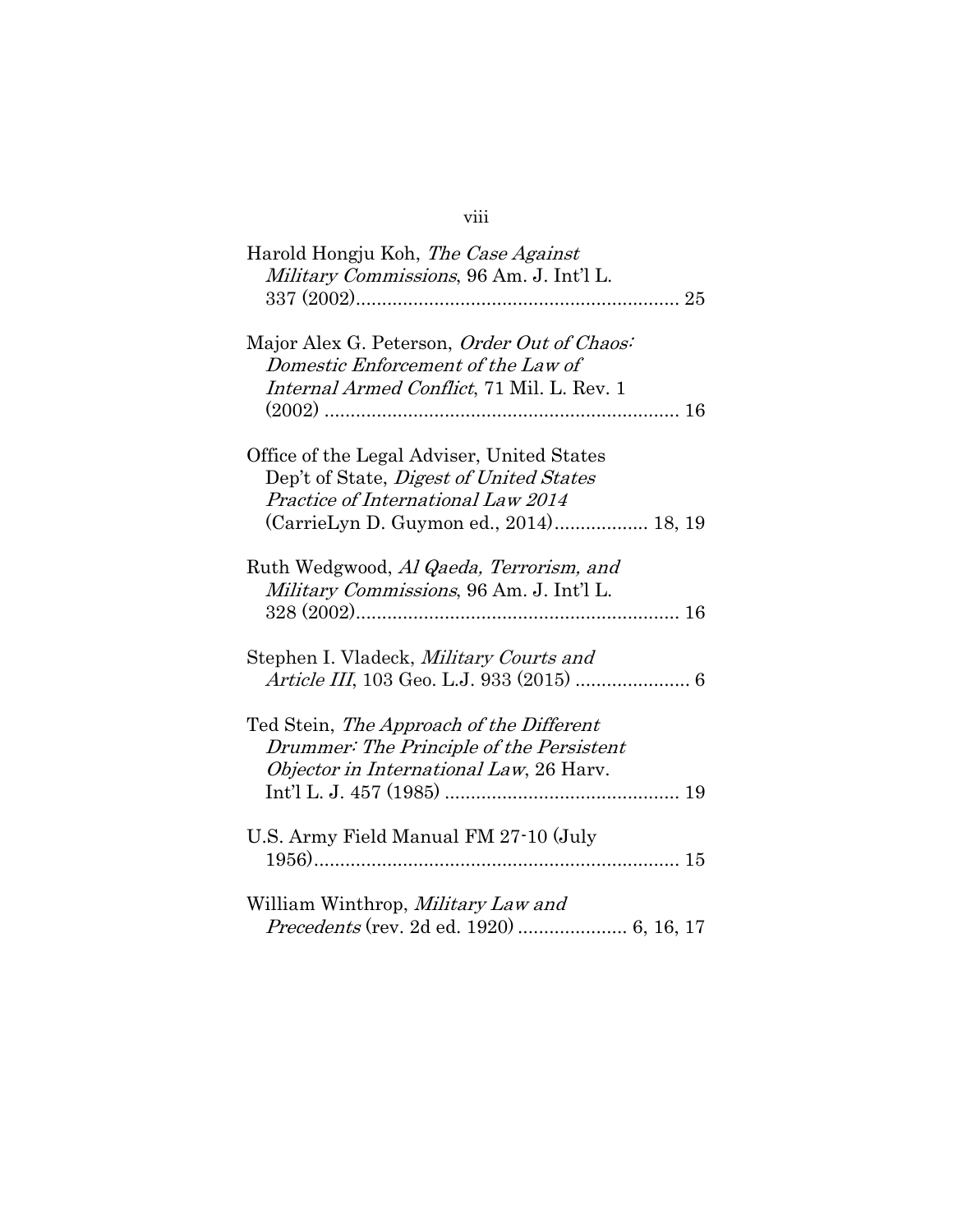#### INTEREST OF AMICI CURIAE<sup>1</sup>

Amici curiae, legal experts in international and constitutional law, believe that a majority of the en banc panel in Bahlul v. United States, 840 F.3d 757 (D.C. Cir. 2016) (en banc), mistakenly affirmed Ali Hamza Ahmad Suliman al Bahlul's conviction by a military commission for a non-international war crime. The main concurring opinion in that case misconceived how international law defines the jurisdiction of law-of-war military commissions. As amici argue below, it is the Constitution—not international law—that limits the jurisdiction of lawof-war military commissions.<sup>2</sup>

Amici have a professional interest in clarifying the relationship between international and constitutional law as it bears on the jurisdiction of military commissions, especially absent apparent geographic or temporal limits on the conflict known as the global war on terror.

The appendix includes a full list of *amici*.

 $\overline{a}$ 

<sup>&</sup>lt;sup>1</sup> All parties have consented to the filing of this brief, and written copies have been filed with the Clerk of the Court. Supreme Court Rule 37.3(a). Counsel of record for all parties received notice of *amici's* intent to file a brief at least 10 days prior to the due date. Id., Rule 37.2(a). Counsel for amici affirm that counsel for a party did not write any part of this brief. Nor has any person or entity contributed financially to the preparation or submission of this brief. *Id.*, Rule 37.6.

<sup>2</sup> Unless otherwise indicated, "commission" and "tribunal" refer to law-of-war military commissions, not commissions created during periods of occupation or to try violations of martial law.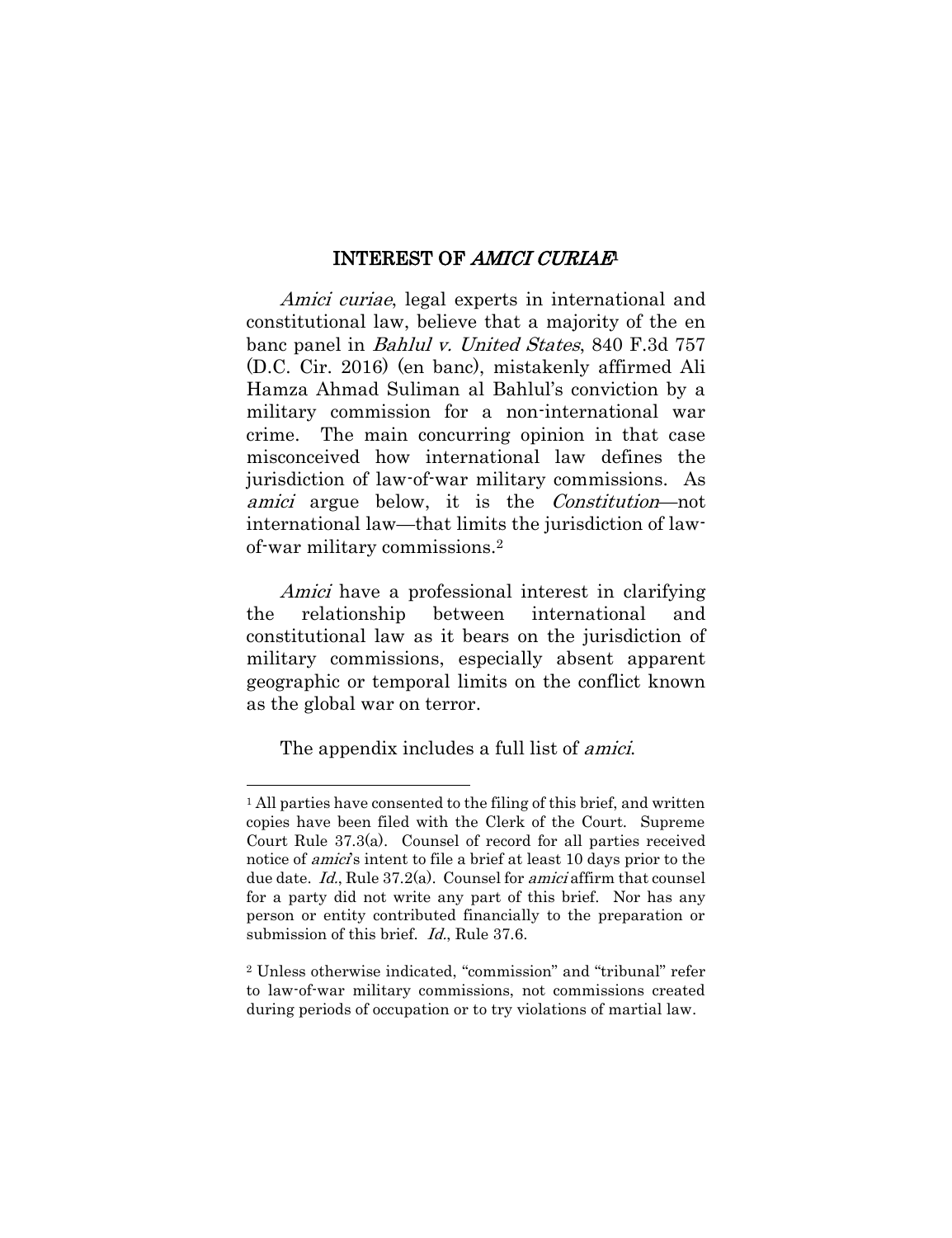#### SUMMARY OF THE ARGUMENT

Article III of the U.S. Constitution vests the judicial power in the federal courts and mandates that all crimes be tried by jury. This Court has construed the Constitution to permit the establishment of military commissions to try war crimes in circumstances of military necessity, based on pragmatic considerations and the combined war powers of the President and Congress. To minimize intrusion on Article III, however, the Court has prudently limited military commission jurisdiction to the prosecution of crimes that violate the law of war, which, by definition, is part of the law of nations.

The U.S. Court of Appeals for the District of Columbia Circuit wrongly affirmed Ali Hamza Ahmad Suliman al Bahlul's conviction by military commission for inchoate conspiracy. That crime does not violate the law of war, precluding the commission's jurisdiction. To justify jurisdiction in excess of the limits that this Court has placed on military commissions, the D.C. Circuit's main concurring opinion rejected even the government's proposed limits (themselves broader than the limits set by this Court) and declined to impose any jurisdictional restrictions. That view is based on a misconception of international law and of how international and constitutional law interact. The main concurrence also conflated the power of the political branches to establish military commissions, despite Article III, with the power to specify offenses triable by military commission.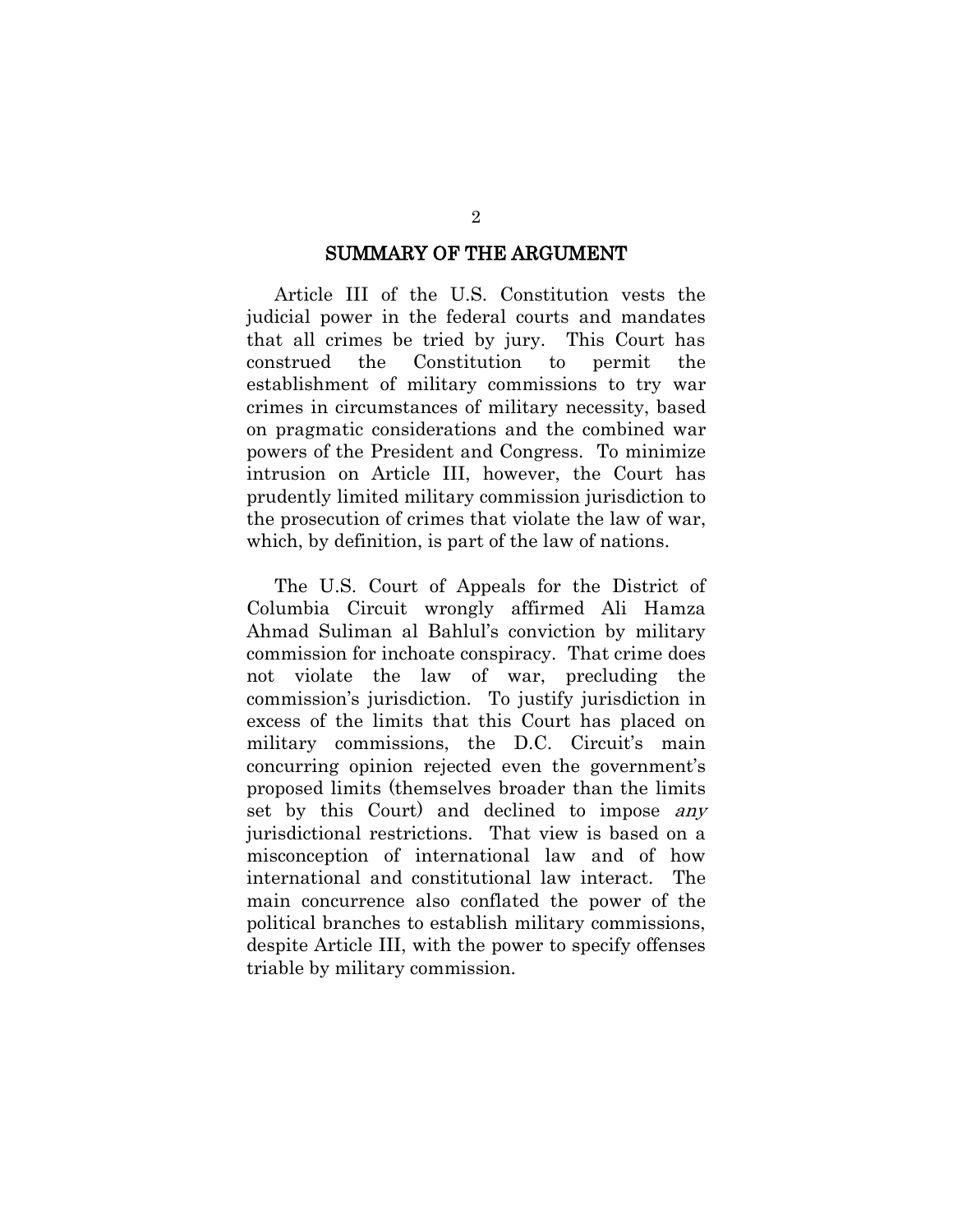The law of war, a branch of international law, establishes the outer boundaries of military commission jurisdiction. Allowing the commission's jurisdiction to encompass offenses other than war crimes transfers authority to adjudicate certain federal crimes from the federal courts to the executive branch. Hence, "Trial by military commission raises separation-of-powers concerns of the highest order." Hamdan v. Rumsfeld, 548 U.S. 557, 638 (2006) (Kennedy, J., concurring).

Because the armed conflict known as the global war on terror lacks apparent geographic and temporal limits, a decision to vest military commissions with jurisdiction over wholly domestic crimes effectively empowers the political branches to use military commissions as alternatives to federal courts anywhere in the global theater of war for an indefinite period. This is not hyperbole. The D.C. Circuit's main concurring opinion not only rejected the government's position that military commission jurisdiction is limited to war crimes and crimes that historically have been tried before such commissions; it further speculated that military commissions might be helpful to try, for example, innovative cybercrimes. With the nation on a long-term war footing, military commissions threaten to become a permanent feature of the federal judicial landscape, untethered by the jurisdictional limits that this Court has imposed.

A military commission convicted Bahlul more than seven years ago. His case has been pending in the D.C. Circuit for more than five years. Despite its numerous decisions in *Bahlul*, the D.C. Circuit has been unable to agree on any jurisdictional limits on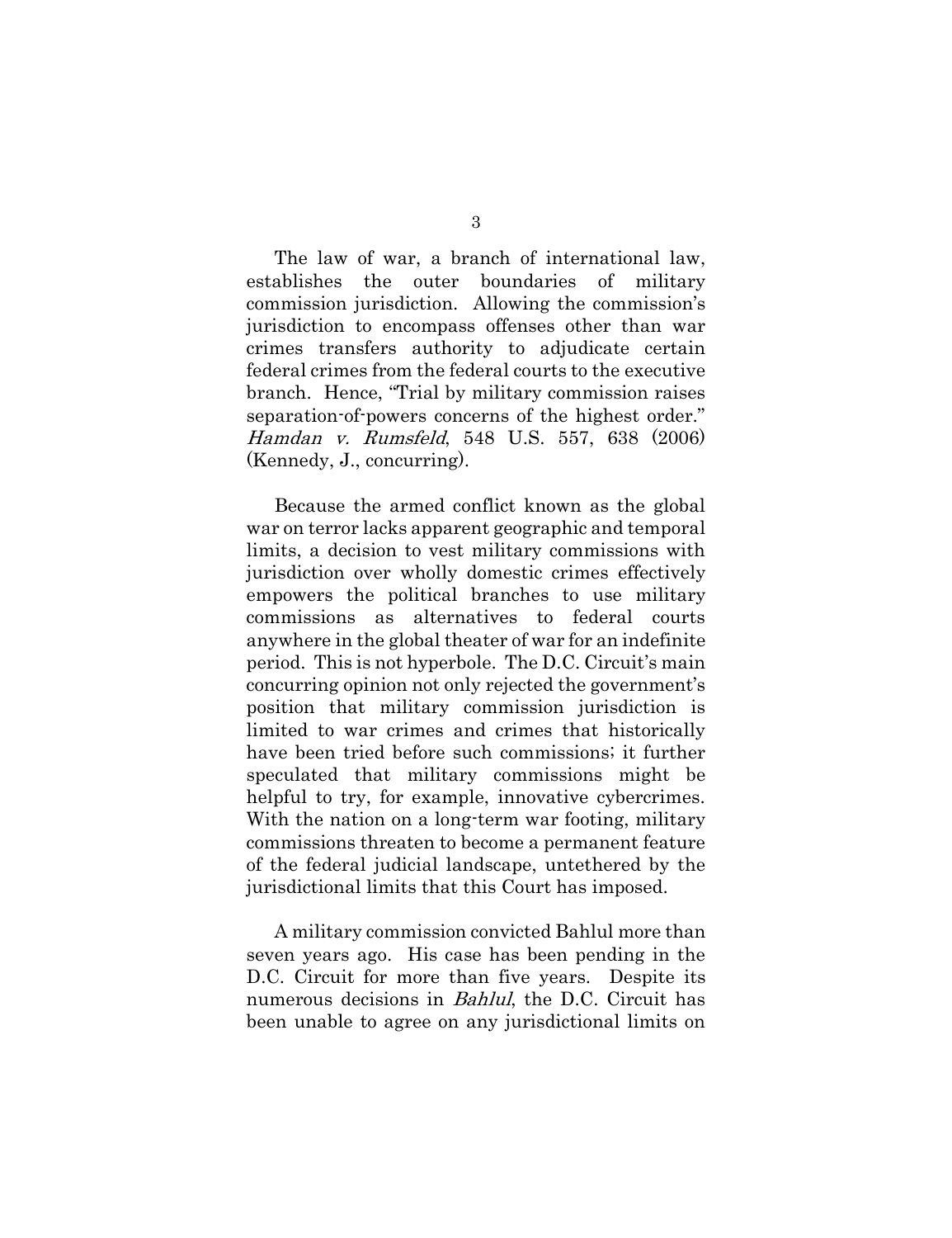military commissions. This issue "is extraordinarily important and deserves a definitive answer," Bahlul, 840 F.3d at 760 (Kavanaugh, J., concurring), which only this Court can provide.

This Court has never countenanced such a broad and vague exception to Article III. It should grant certiorari to safeguard the integrity and independence of the federal courts—and to clarify that the same necessity that authorizes military commissions also limits their jurisdiction.

#### ARGUMENT

## I. THE D.C. CIRCUIT'S MAIN CONCURRENCE MISTAKENLY TREATED INTERNATIONAL LAW— RATHER THAN THE CONSTITUTION— AS THE JUDICIAL CONSTRAINT ON MILITARY COMMISSION JURISDICTION

A military commission convicted Ali Hamza Ahmad Suliman al Bahlul of conspiracy to commit war crimes. Bahlul, 840 F.3d 757, 758 (D.C. Cir. 2016) (en banc) (per curiam); Bahlul v. United States, 767 F.3d 1, 7–8, 31 (D.C. Cir. 2014) (en banc). The government has conceded that Bahlul's crime is not a war crime under international law. Brief for the United States at 34, Bahlul, 840 F.3d 757 (No. 11- 1324). The D.C. Circuit nonetheless upheld Bahlul's conviction based in part on the main concurrence's expansive and unprecedented view of military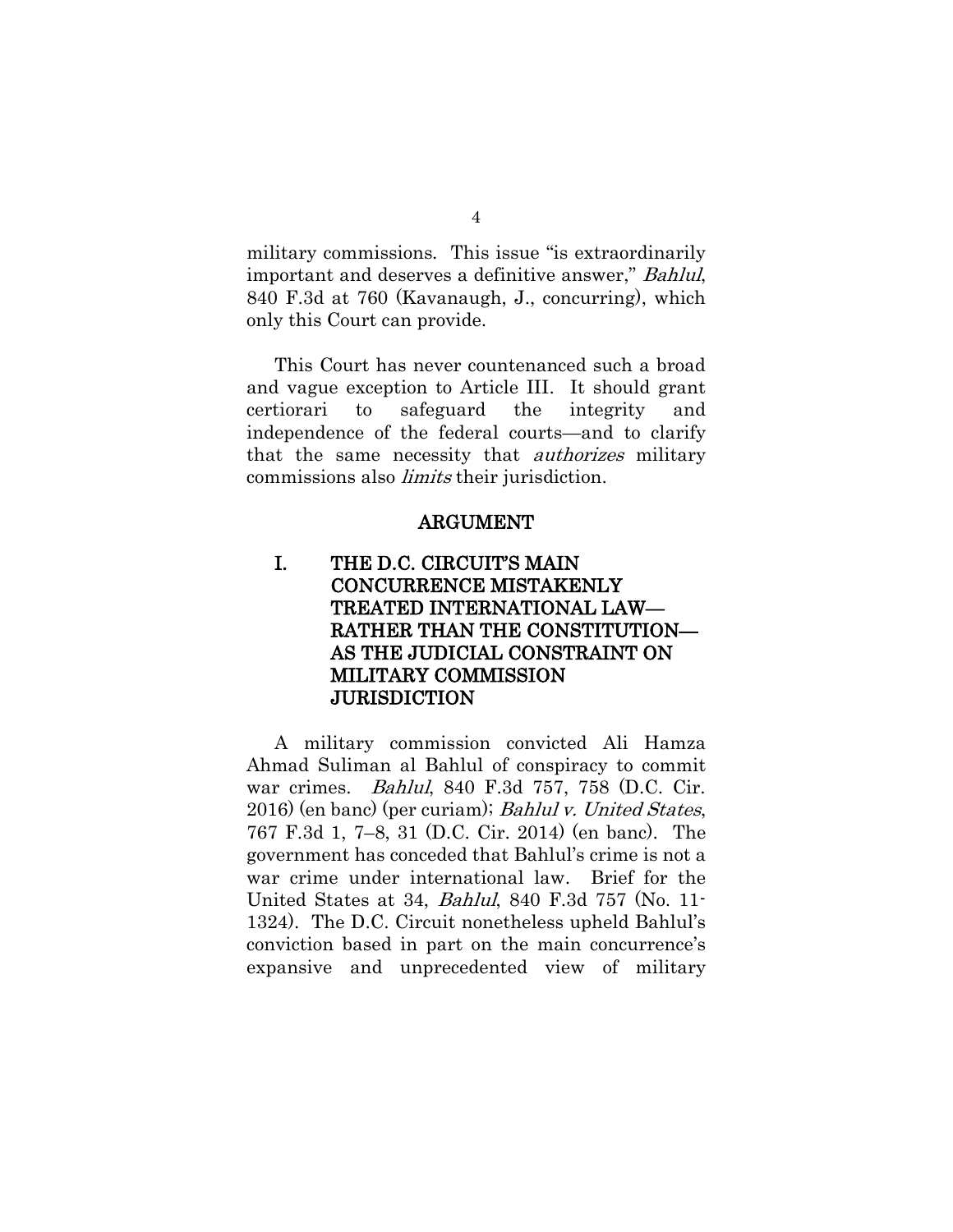commission jurisdiction. Bahlul, 840 F.3d at 758 (per curiam); id. at 760 (Kavanaugh, J., concurring).

The D.C. Circuit's main concurring opinion is predicated on the erroneous assumption that if Bahlul's challenge were to succeed, foreign nations, acting through "the guise" of international law, would be entitled to "dictate" constraints on a U.S. military commission's jurisdiction and that international law would be incorporated "into the U.S. Constitution as a judicially enforceable constraint on Congress and the President." Bahlul, 840 F.3d at 759, 772 (Kavanaugh, J., concurring). This is a straw man. Contrary to that opinion's characterization, this Court consistently has recognized only a narrow, atextual exception to Article III for military commissions and has used the law of war to set the boundary of that exception.

#### A. This Court Recognized a Narrow, Atextual Exception to Article III by Placing a Limited Judicial Power in Law-of-War Military Commissions.

Article III provides that "[t]he judicial Power of the United States shall be vested in one supreme Court, and in such inferior Courts as the Congress may from time to time ordain and establish," and that "[t]he Trial of all Crimes, except in cases of Impeachment, shall be by Jury."

While Article III's text admits no exceptions to these mandates, this Court has recognized a handful of narrow exceptions that authorize the political branches to exercise adjudicatory power in limited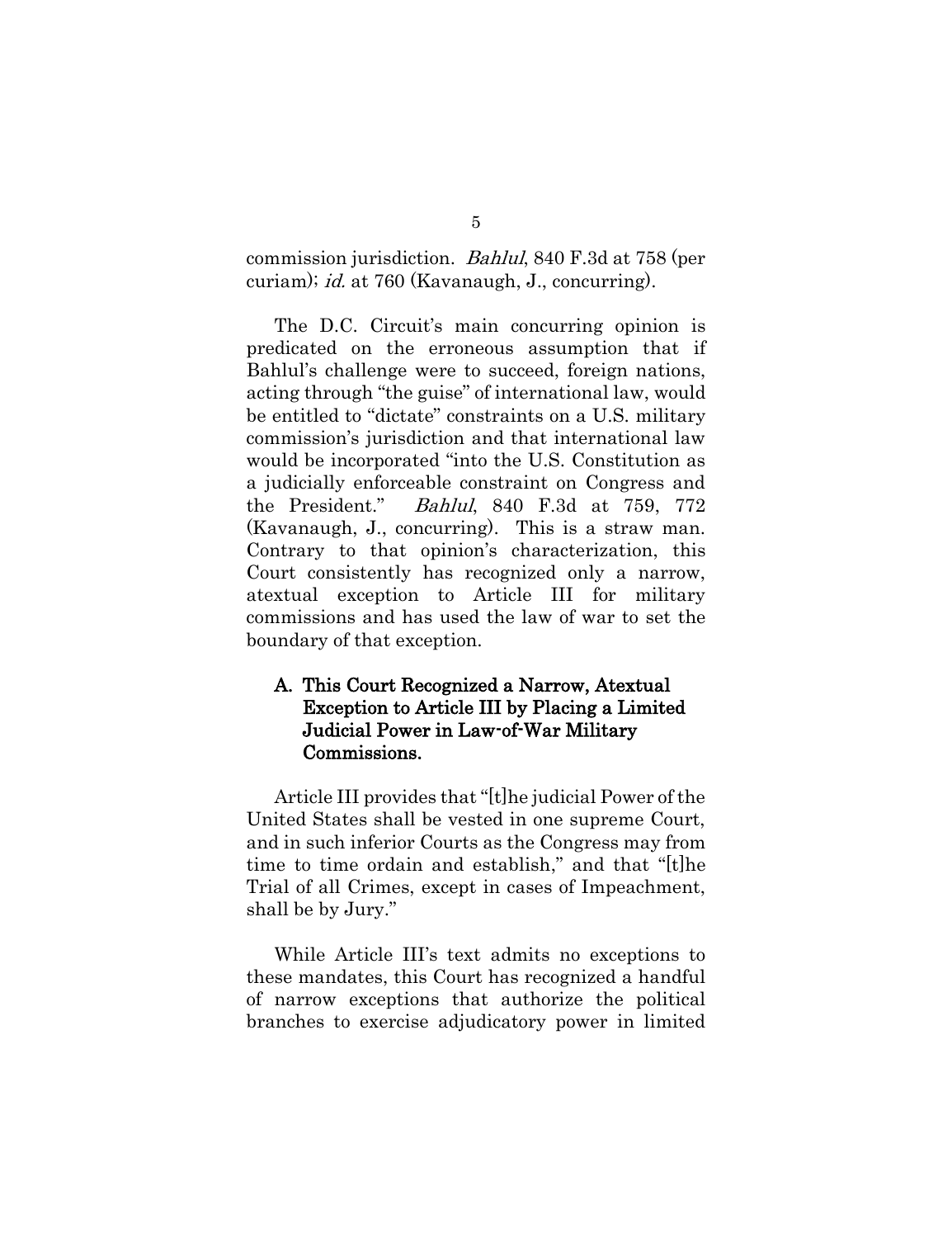circumstances. See Stephen I. Vladeck, Military Courts and Article III, 103 Geo. L.J. 933, 934 (2015). Such departures from Article III's usual exclusivity are rare and, because they facially violate Article III's text, demand constitutional justification.

For military tribunals, that justification is necessity, which defines—and for the same reason limits—the nature and scope of their jurisdiction. See Hamdan v. Rumsfeld, 548 U.S. 557, 590 (2006) (plurality opinion) (stressing that "each aspect of [a military commission's] seemingly broad jurisdiction" is "supported by a separate military exigency"); see also Ex Parte Milligan, 71 U.S. (4 Wall.) 2, 21–22 (1866); Ex Parte Quirin, 317 U.S. 1, 35–37 (1942).

A law-of-war military commission's jurisdiction therefore is "limited to offenses cognizable during time of war" and "its role is primarily a factfinding one—to determine, typically on the battlefield itself, whether the defendant has violated the law of war." Hamdan, 548 U.S. at 596–97 (plurality opinion). Colonel William Winthrop—the "Blackstone of Military Law"—wrote that these military commissions have jurisdiction only over war crimes committed during war and in the "theatre of war." See id., 548 U.S. at 597–98 (quoting Reid v. Covert, 354 U.S. 1, 19 n.38 (1957)); William Winthrop, Military Law and Precedents 836–41 (rev. 2d ed. 1920) (hereinafter "Winthrop").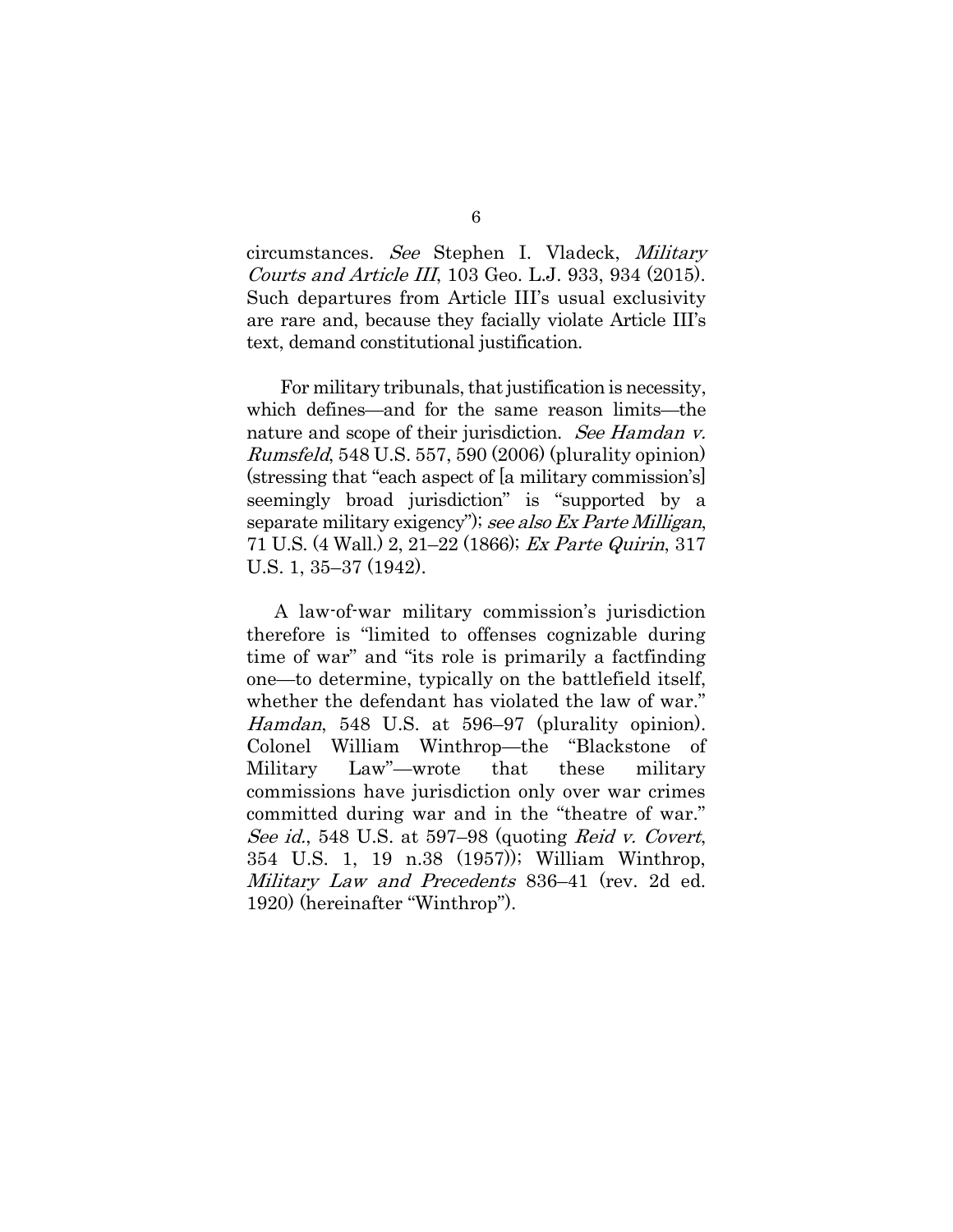## B. Law-of-War Military Commissions May Only Prosecute War Crimes Recognized by the Law of Nations.

This Court first sustained a law-of-war military commission in Ex Parte Quirin, in which saboteurs violated the law of war during World War II by going behind enemy lines to destroy property used or useful in prosecuting war. This conduct, according to the Court, violated the law of war and was subject to punishment by military commission, a precept that had "so generally been accepted as valid by authorities on international law." 317 U.S. at 35–36.<sup>3</sup> This Court explained the law of war as part of international law: "From the very beginning of its history this Court has recognized and applied the law of war as including that part of the law of nations which prescribes, for the conduct of war, the status, rights and duties of enemy nations as well as of enemy individuals." Id. at 27–28. *Quirin* thus correctly

<sup>&</sup>lt;sup>3</sup> The D.C. Circuit's main concurrence erred by citing *Quirin* as an example of a military commission trying a crime other than a war crime. *Bahlul*, 840 F.3d at 763 (Kavanaugh, J., concurring). The Court in *Quirin*, as discussed, stated that the conduct relevant to its holding violated the law of war. *Quirin*, 317 U.S. at 35–36. Further, at that time, the status of espionage as an offense against the law of nations was, at best, ambiguous. See, e.g., 2 L. Oppenheim, International Law: A Treatise § 252 (Hersch Lauterpacht ed., 7th ed. 1952) (listing "espionage" as one of four kinds of "war crimes"); see also id. § 255 ("Espionage . . . bear[s] a twofold character. International Law gives a right to belligerents to use [it]. On the other hand, it gives a right to belligerents to consider [it], when committed by enemy soldiers or enemy private individuals . . . as [an] act[] of illegitimate warfare, and consequently liable to punishment—though it seems improper to charactise [sic] such act[s] as war crimes.").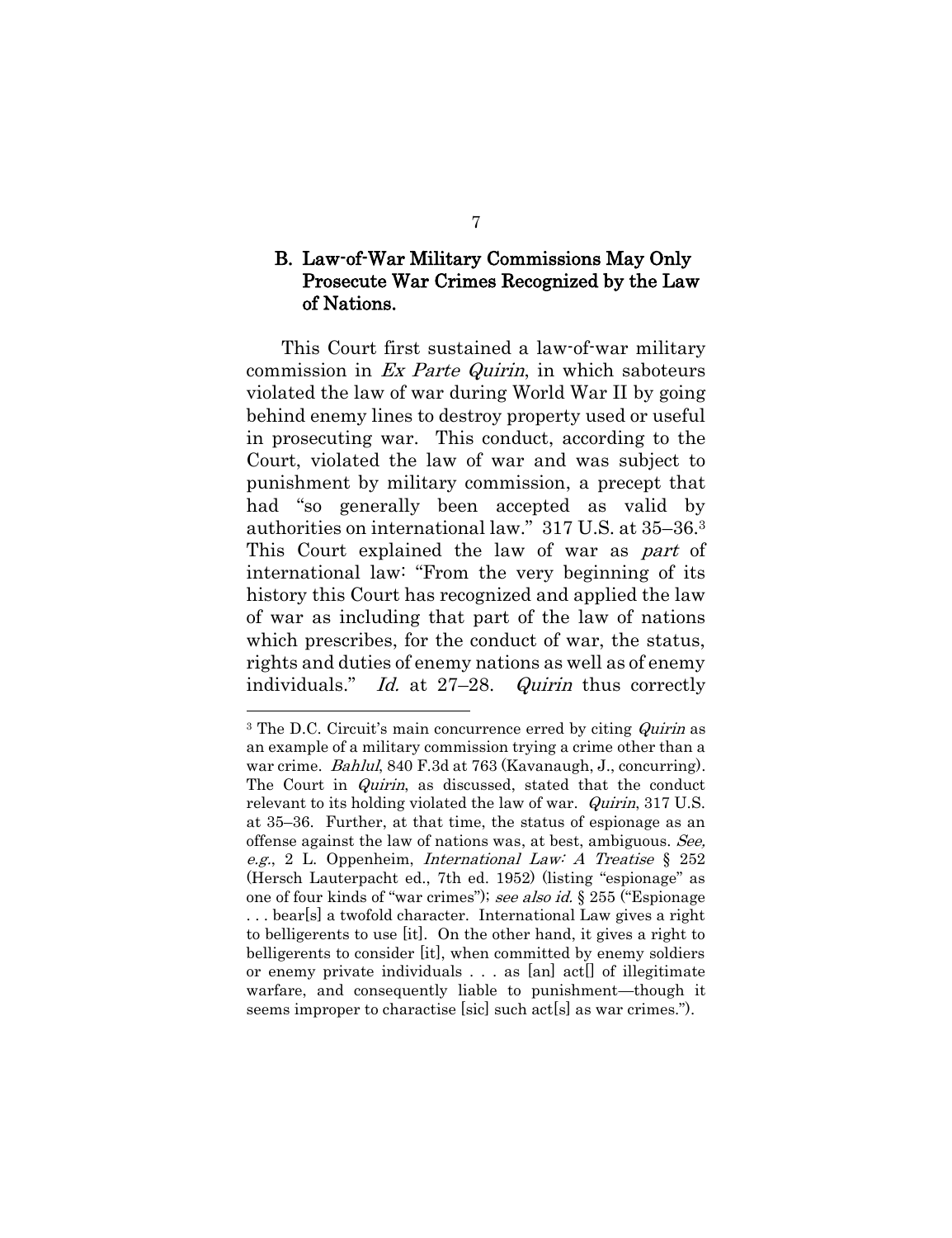defined "law of war" as a "branch of international law." *Id.* at 29. In the course of describing that law, the Court cited the Fourth Hague Convention and numerous treatises on international law. See id. at 30 n.7, 31 n.8.

In Quirin, Article of War 15 authorized military commission jurisdiction as a narrow exception to Article III but properly restricted that jurisdiction to violations of the law of war. Id. at 29. Even with these jurisdictional restrictions, "Quirin represents the high-water mark of military power to try enemy combatants for war crimes." Hamdan, 548 U.S. at 597 (plurality opinion).

In re Yamashita again considered the jurisdiction of military commissions to be confined to offenses against the law of war. 327 U.S. 1, 14–16 (1946). Citing the Annex to the Fourth Hague Convention, the Court held that "acts directed against the civilian population of an occupied country and against prisoners of war are recognized in international law as violations of the law of war." Id. at 14. Similarly, in Johnson v. Eisentrager, the Court found "a basis in conventional and long-established law" for violations of the law of war. 339 U.S. 763, 787 (1950). That "conventional and long-established law" was international law. *Id.* at 787–88. *Eisentrager* thus exclusively cited international legal sources, including the Hague Conventions and Oppenheim's, Vattel's, and Lawrence's international law treatises, to reach this conclusion. Id.

In Hamdan, the government charged Salim Ahmed Hamdan with conspiracy to commit offenses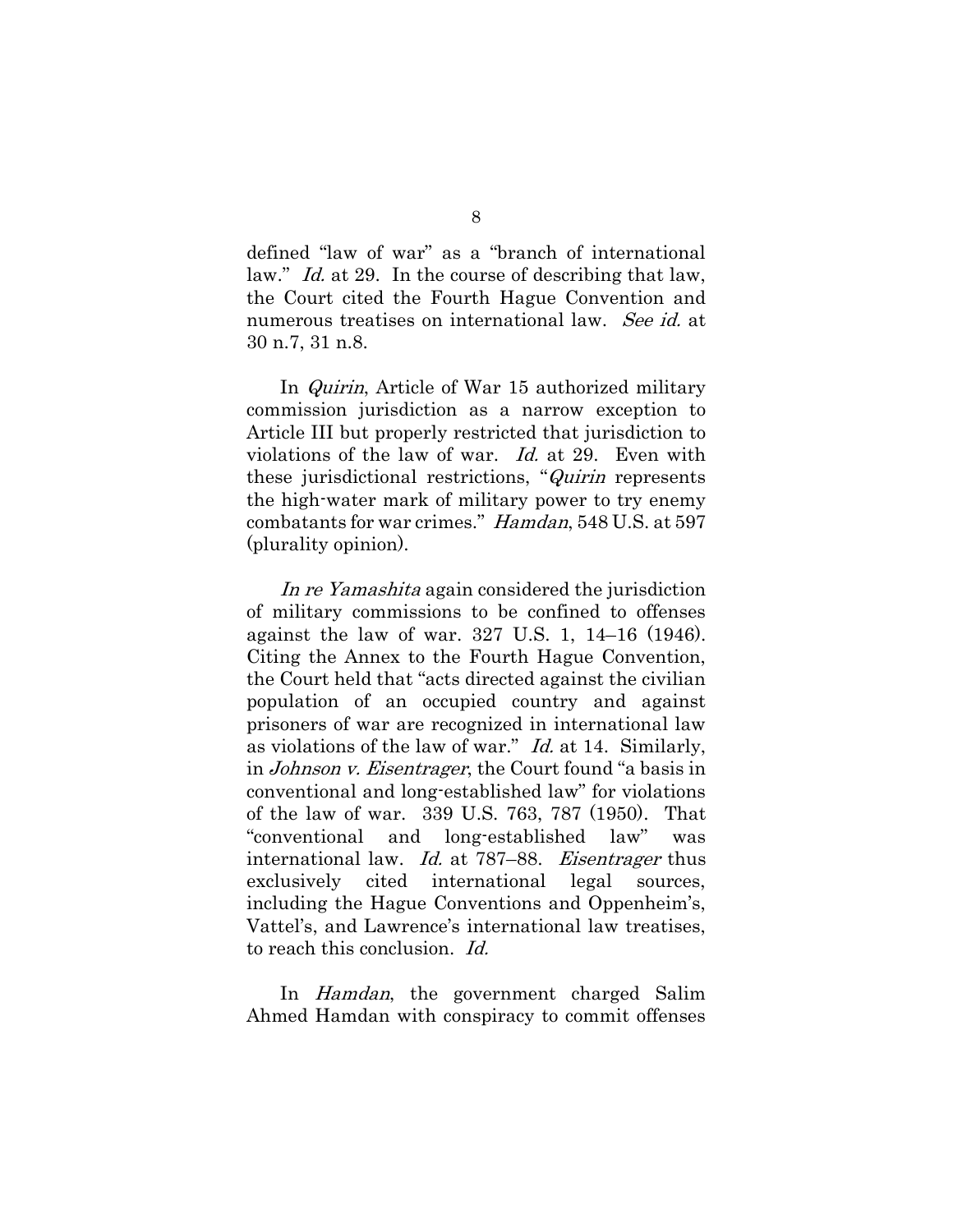triable by military commission. 548 U.S. at 569–70 (majority opinion). A plurality held that Hamdan's conspiracy charge is not an offense that by the law of war may be tried by military commission. Id. at 610– 12 (plurality opinion). This is in contrast to the main concurrence's finding in Bahlul that conspiracy is "well within" the limits of a military commission's jurisdiction, "[w]herever one might ultimately draw" those limits. Bahlul, 840 F.3d at 771 (Kavanaugh, J., concurring). By reviewing international law sources, the plurality found that conspiracy "does not appear in either the Geneva Conventions or the Hague Conventions—the major treaties on the law of war." Hamdan, 548 U.S. at 604 (plurality opinion).

## C. This Court Has Recognized that the Constitution Limits the Jurisdiction of Military Commissions to Violations of the Law of War.

The D.C. Circuit's main concurrence in Bahlul failed to recognize that this Court has limited the subject matter jurisdiction of military commissions to violations of the law of war. That opinion characterized Bahlul's contention—that because inchoate conspiracy is not an offense under international law, the commission lacked jurisdiction to try him—as "extraordinary." Bahlul, 840 F.3d at 759 (Kavanaugh, J., concurring). Quite the contrary, this Court has described military commissions, not the role of international law in defining their jurisdiction, as "extraordinary": "[T]rial by military commission is an extraordinary measure raising important questions about the balance of power in our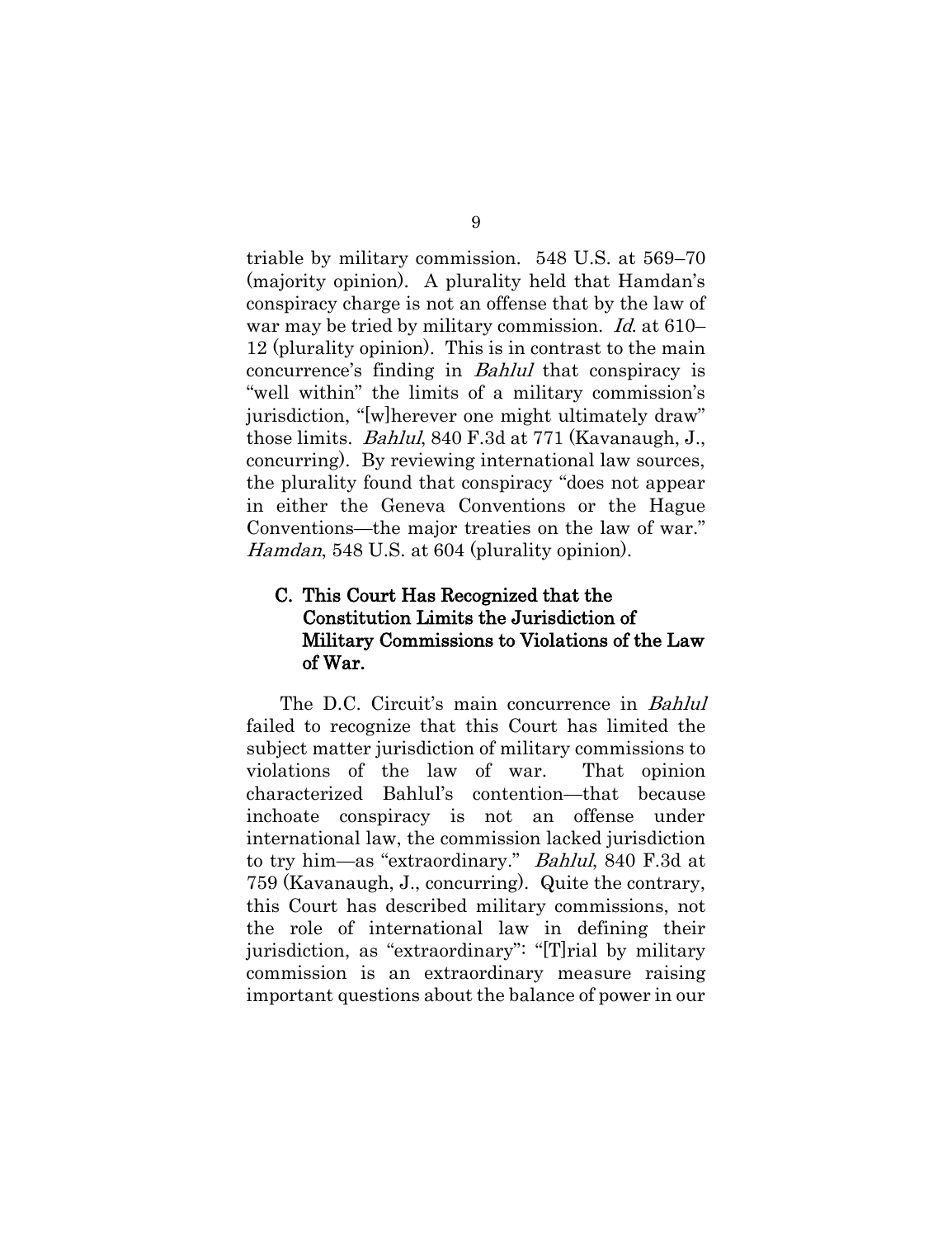constitutional structure . . . ." Hamdan, 548 U.S. at 567 (majority opinion).

In a government of delegated powers, neither Congress nor the President, even acting together, may constitutionally depart from Article III's vesting of the judicial power in the federal courts, except in the rare circumstances recognized by this Court. Even under these circumstances, the Constitution does not authorize the political branches to define the jurisdiction of military commissions without regard to the limits imposed by the Constitution.

## II. THE EXPANSION OF MILITARY COMMISSION JURISDICTION THREATENS TO FURTHER ATROPHY THE INTEGRITY AND INDEPENDENCE OF ARTICLE III FEDERAL COURTS

## A. Removing Judicial Power from the Judicial Branch, and Placing that Power in the Political Branches, Threatens the Integrity of the Judicial Branch and the Right to Trial by Jury.

An independent judiciary is fundamental to the American system of governance: the Declaration of Independence cited it as a basis for the American Revolution, and the judicial system's structural and individual rights safeguards were enshrined in Article III of the Constitution. See The Declaration of Independence para. 11 (U.S. 1776); Stern v. Marshall, 564 U.S. 462, 483–84 (2011). Article III "protects the independence of the Judicial Branch" and "is 'an inseparable element of the constitutional system of checks and balances.'" Stern, 564 U.S. at 482–83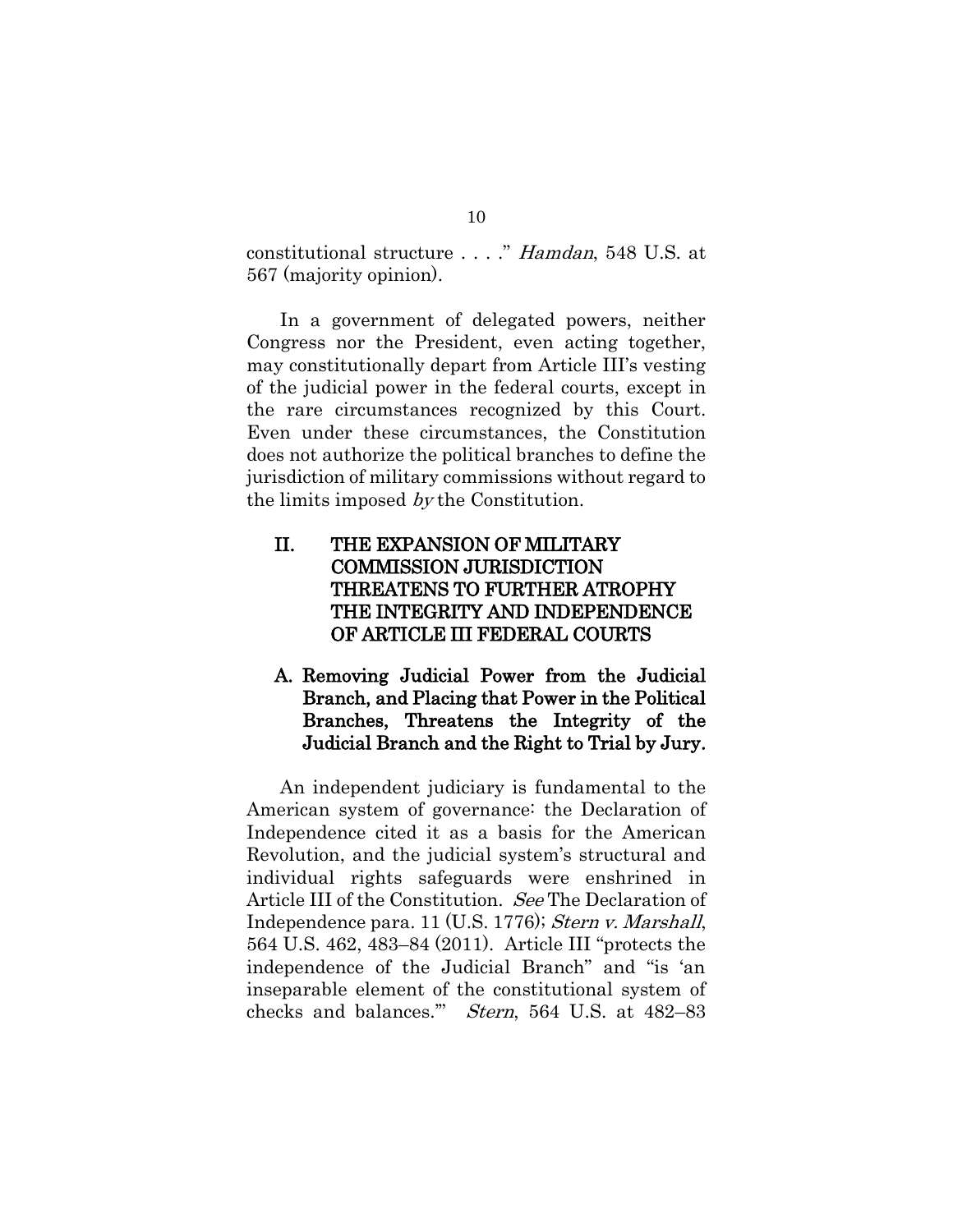#### (quoting N. Pipeline Constr. Co. v. Marathon Pipe Line Co., 458 U.S. 50, 58 (1982) (plurality opinion)).

Article III could not "serve its purpose in the system of checks and balances" if the legislative or executive branches "could confer the Government's 'judicial power' on entities outside of Article III." Stern, 564 U.S. at 484. Thus, absent rare exceptions, the judicial power "cannot be shared with the Legislature or Executive." B&B Hardware, Inc. v. Hargis Indus., 135 S. Ct. 1293, 1316 (2015) (Thomas, J., concurring). "[S]o long as the judiciary remains truly distinct from both the legislature and the Executive," "the general liberty of the people can never be endangered" from "the courts of justice." The Federalist No. 78, at 466 (Alexander Hamilton) (C. Rossiter ed., 1961). Liberty has everything "to fear from" a merger with the political branches that would degrade the judiciary's independence. Id. at 465 ("[F]rom the natural feebleness of the judiciary, it is in continual jeopardy of being overpowered, awed, or influenced by its co-ordinate branches.").

Article III's mandates remain in force during war. See, e.g., Boumediene v. Bush, 553 U.S. 723, 798 (2008) ("The laws and the Constitution are designed to survive, and remain in force, in extraordinary times."); Milligan, 71 U.S. (4 Wall.) at 120. The right to a criminal trial before a jury within an independent judicial system was at least as important to the Framers as the right to habeas corpus described in Boumediene: It was included in the Declaration of Independence, Article III, and the Fifth and Sixth Amendments, and it is emphasized throughout the Federalist Papers. See Toth v. Quarles, 350 U.S. 11,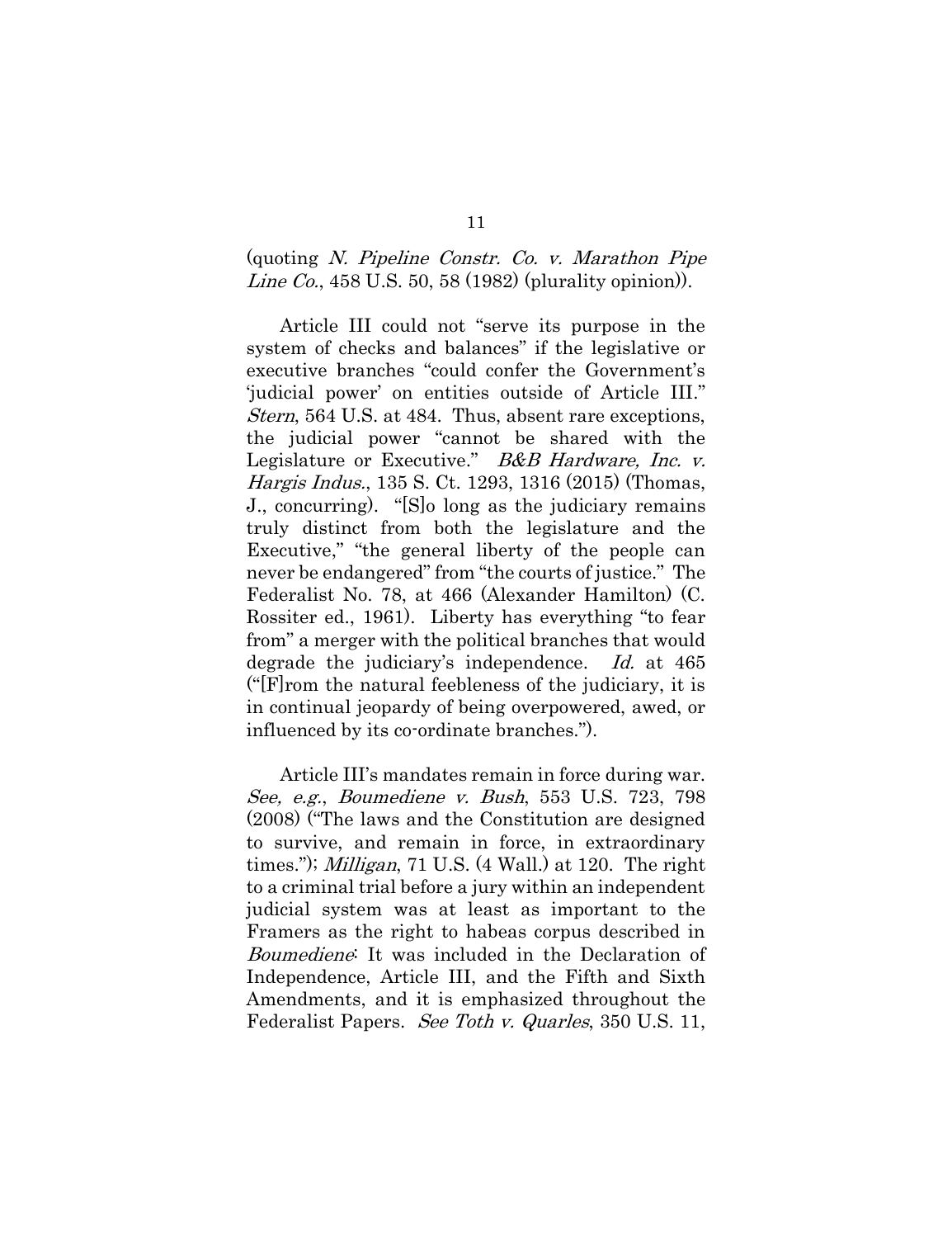16 (1955) ("This right of trial by jury ranks very high in our catalogue of constitutional safeguards."); *Milligan*, 71 U.S.  $(4 \text{ Wall.})$  at 119–20. It applies "equally in war and in peace, and covers with the shield of its protection all classes of men, at all times, and under all circumstances." See Milligan, 71 U.S. (4 Wall.) at 120–21. Thus, to protect the judicial branch's independence, integrity, and robust role in the Constitution's delicate structure of checks and balances, military commissions must have defined, narrow limits.

#### B. The Jurisdiction of Law-of-War Military Commissions Is Limited by the Necessity that Justifies the Commissions' Existence.

"The military commission, a tribunal neither mentioned in the Constitution nor created by statute, was born of military necessity." Hamdan, 548 U.S. at 590 (plurality opinion); see also Milligan, 71 U.S. (4 Wall.) at 76–80. It is not a federal court "ordain[ed] and establish[ed]" by Congress. U.S. Const. art. III, § 1; *Milligan*, 71 U.S. (4 Wall.) at 121.

Military commissions have, historically and functionally, proved necessary in three contexts martial law, occupation, and war. See Hamdan, 548 U.S. at 595–96 (plurality opinion). During the former two, necessity compels the establishment of a temporary substitute that can administer justice expeditiously and fairly until the national judiciary resumes operating normally. *Cf.* Yoram Dinstein, *The International Law of* Belligerent Occupation 133–35 (2009).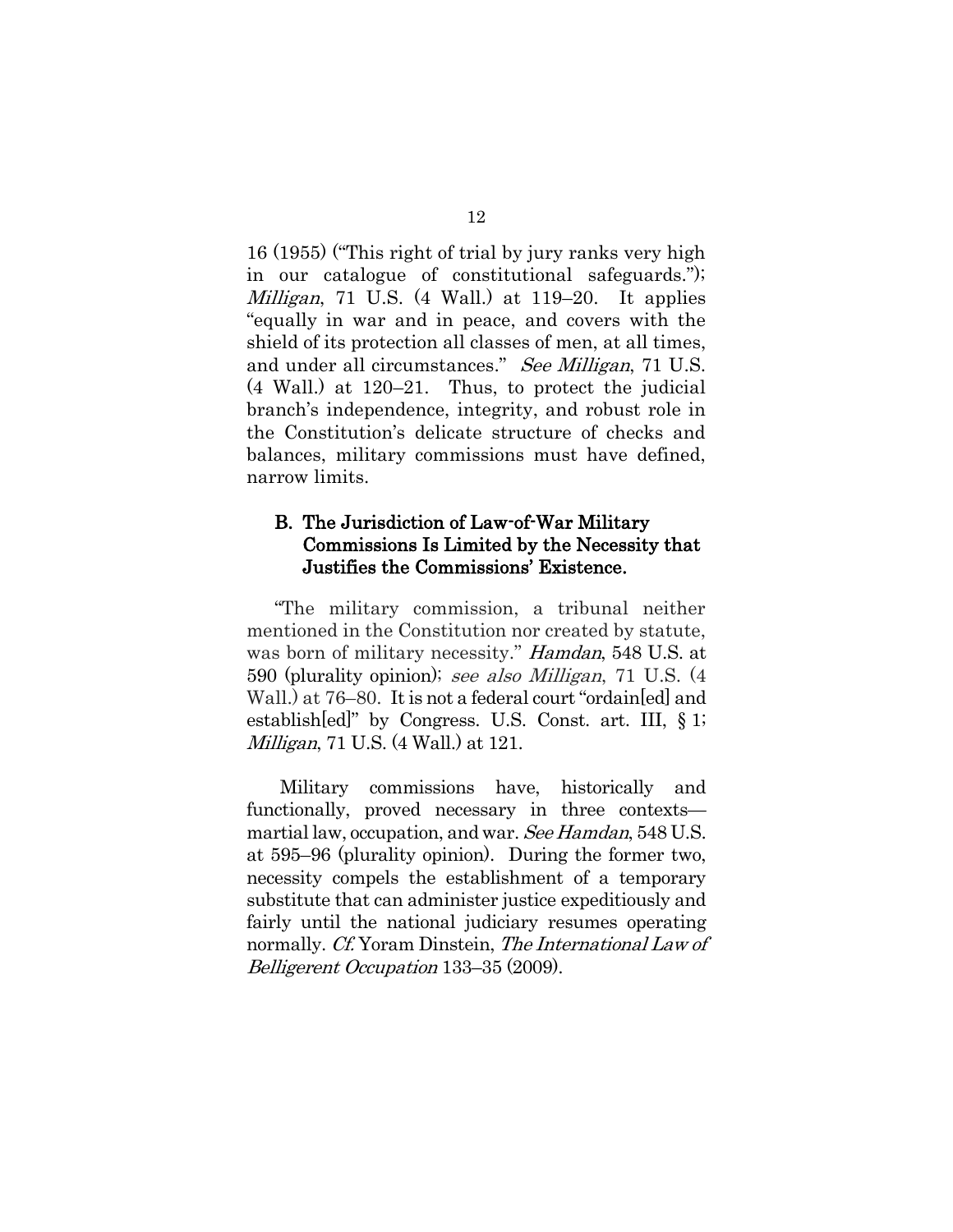The rationale for law-of-war commissions differs, see Hamdan, 548 U.S. at 597 (plurality opinion), as does their jurisdiction. Unlike the other two types of commissions, law-of-war commissions do not adjudicate all crimes and civil cases during times of martial law or military occupation. *See id.* In those circumstances, the regular courts may not be "open and their process unobstructed." Milligan, 71 U.S. (4 Wall.) at 121. Because it may be impracticable to try war crimes on the battlefield, see generally Eisentrager, 339 U.S. at 779, the Court has recognized that it may be necessary during wartime "to seize and subject to disciplinary measures those enemies who in their attempt to thwart or impede our military effort have violated the law of war." Quirin, 317 U.S. at 28–29. Military commissions prosecute battlefield violations of the law of war during wartime. Hamdi v. Rumsfeld, 542 U.S. 507, 518 (2004); Quirin, 317 U.S. at 27–29. Practical considerations, like distance and lack of institutions or staff, may preclude trying war crimes in courts martial or regular federal courts.

For such functional reasons, the Court has approved military commissions based on the historical methodology of constitutional interpretation expressed in the context of executive power by Justice Frankfurter: "Deeply embedded traditional ways of conducting government cannot supplant the Constitution or legislation, but they give meaning to the words" and take into account "the gloss which life has written upon them." Youngstown Sheet & Tube Co. v. Sawyer (The Steel Seizure Case), 343 U.S. 579, 610 (1952) (Frankfurter, J., concurring). This constitutional methodology can also apply in contexts, like the present one, other than executive power. See, e.g., N.L.R.B. v.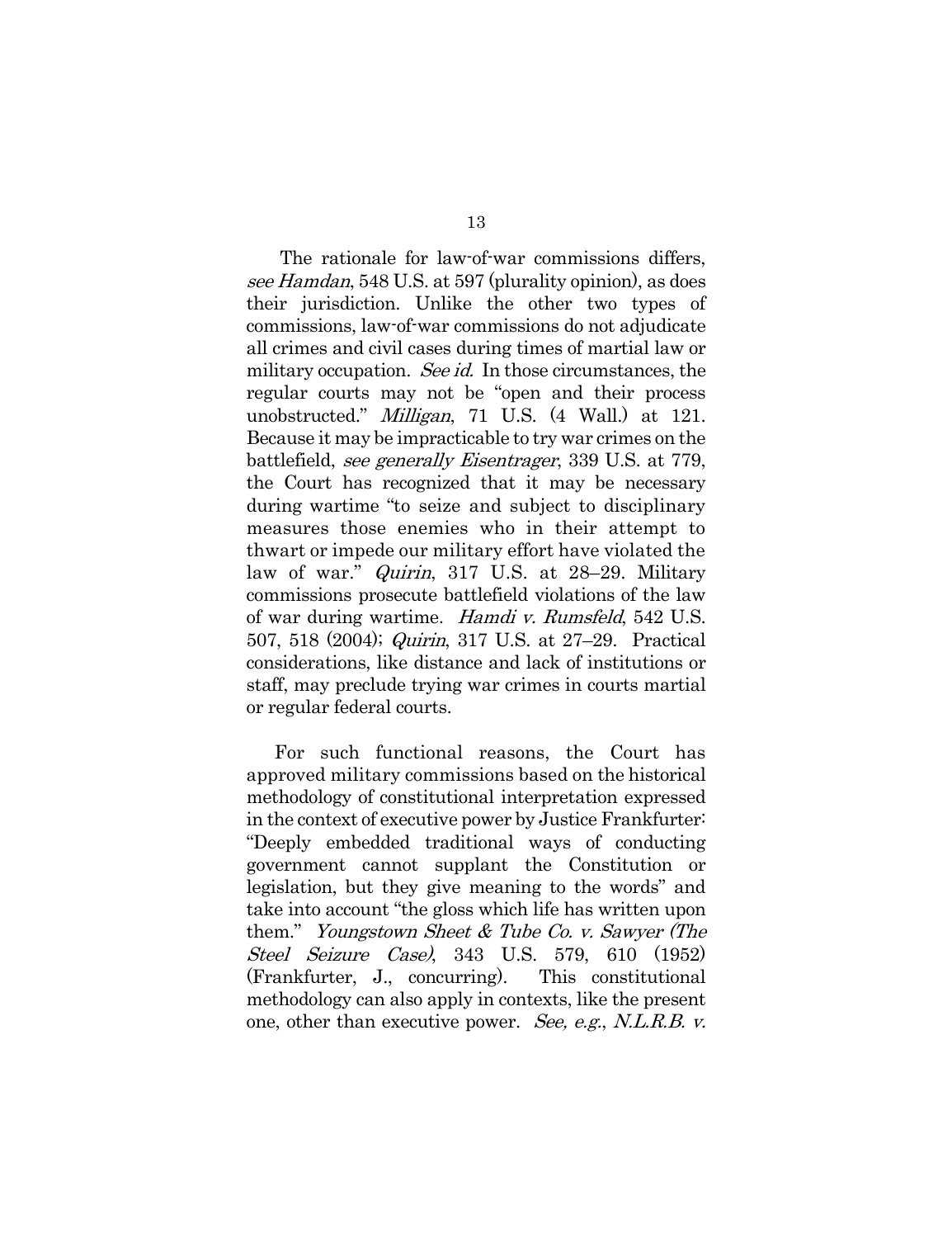Noel Canning, 134 S. Ct. 2550, 2559–60 (2014) (collecting cases).

At times, history thus properly informs the meaning of the Constitution. But the historical precedents that authorize military commissions also limit them. And historically, it is *this* Court's interpretation of the constitutional role of international law in defining the commission's jurisdiction that has imposed "judicially enforceable constraint[s]" on the jurisdiction of military commissions. Bahlul may not be convicted by military commission for a crime that, as the government concedes, Bahlul, 840 F.3d at 759 (Kavanaugh, J., concurring), international law does not recognize as triable by military commission.

"The tendency of a principle to expand itself to the limit of its logic" must "be counteracted by the tendency to confine itself within the limits of its history." Benjamin J. Cardozo, The Nature of the Judicial Process 51 (1921). Necessity supplies a rationale for establishing a temporary non-Article III tribunal for prosecuting war crimes. It does not supply a rationale for vesting that tribunal with jurisdiction over crimes that do not violate the law of war. Perhaps, as the D.C. Circuit's main concurrence suggested, tribunals with broader jurisdiction would be expedient in the global war on terror. See Bahlul, 840 F.3d at 770–71 (Kavanaugh, J., concurring) (discussing cyberattacks as a potential crime triable by military commission). But expedience does not, of course, render such tribunals constitutional.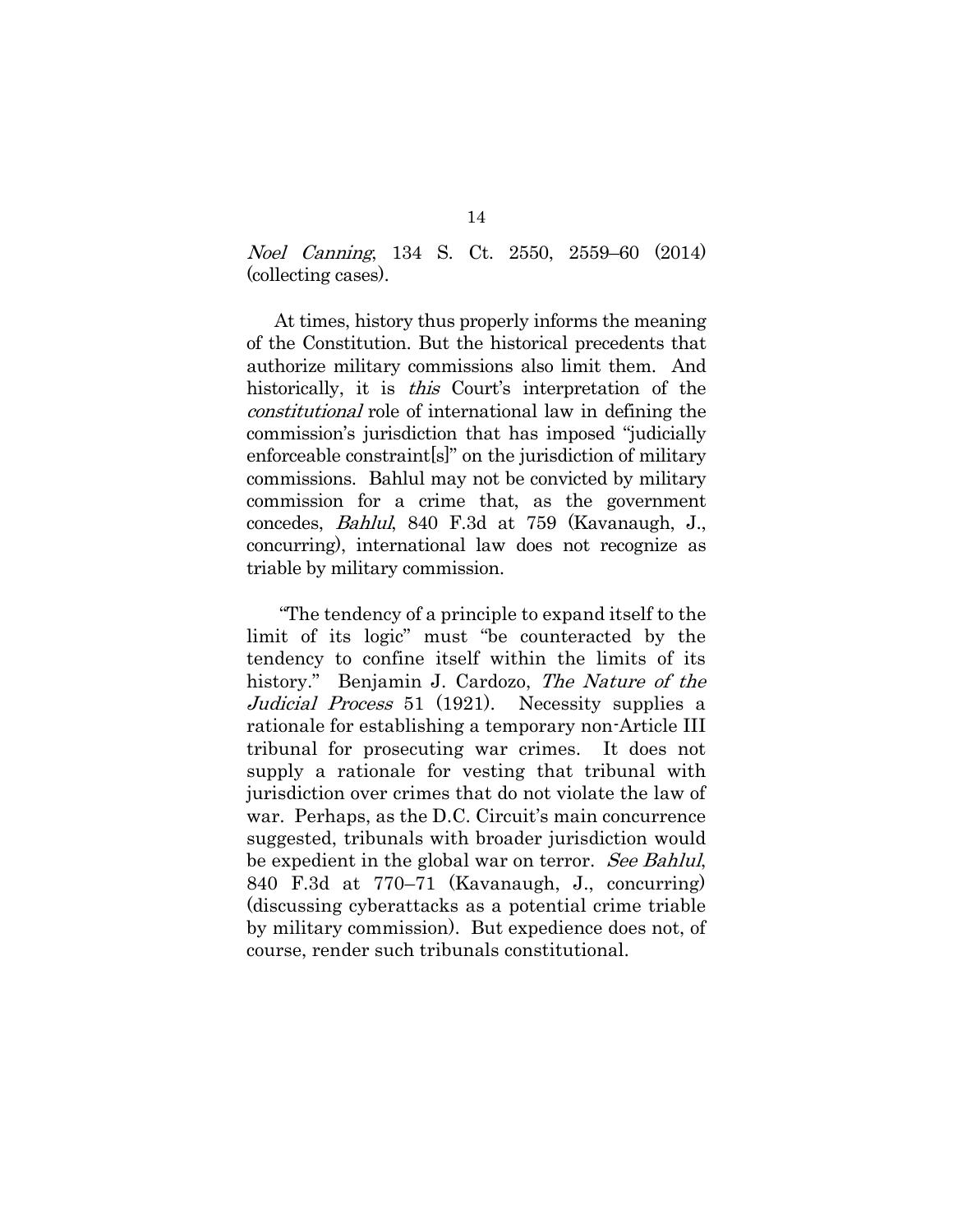#### C. Necessity Limits Military Commissions' Jurisdiction to Offenses Against the (International) Law of War.

Because necessity alone authorizes the military commission, it perforce limits the commission's jurisdiction by reference to the particular, concrete necessity at issue—"the exigencies of war." *Hamdan*, 548 U.S. at 590 (plurality opinion); see also Milligan, 71 U.S. at 90. Battlefield necessity also reinforces what Quirin, Yamashita, Eisentrager, and Hamdan all express or imply: the law of war is part of international law and thus limits the jurisdiction of law-of-war military commissions.

In non-military-commission cases, this Court has also affirmed that the law of war is international law. *Quirin*, 317 U.S. at  $27-28$ , 28 n.5 (citing numerous cases from the eighteenth and nineteenth centuries). In the Prize Cases, for instance, the Court held that the "laws of war, as established among nations, have their foundation in reason, and all tend to mitigate the cruelties and misery produced by the scourge of war." Prize Cases, 67 U.S. (2 Black) 635, 667 (1863). Likewise, in *New York Life Ins. Co. v. Hendren*, the Court considered the "general laws of war, as recognized by the law of nations applicable to this case." 92 U.S. 286, 286 (1875).

The Department of Defense Law of War Manual and the Army Field Manual addressing the law of land warfare similarly define the law of war as a part of international law. U.S. Dep't of Defense Law of War Manual, at 7 (June 2015); U.S. Army Field Manual FM 27-10, at 4 (July 1956). The Lieber Code,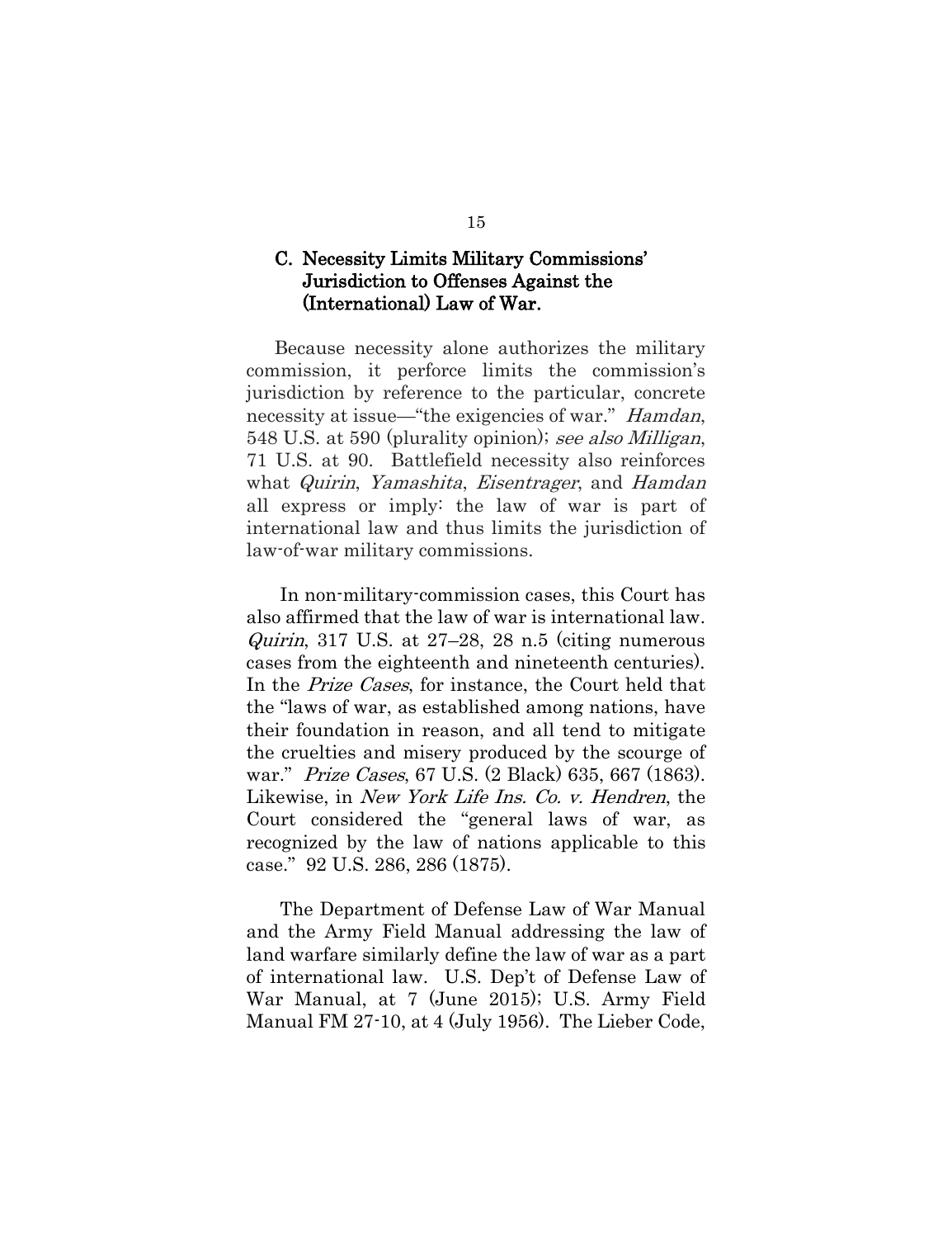signed by President Lincoln in 1863 to regulate the conduct of Union forces, described the law of war as "a branch" of "the law of nations." See Francis Lieber, Instructions for the Government of Armies of the United States in the Field art. 27 (War Dep't 1863).

Law-of-war scholars share this view. Winthrop explained that "law of war" is "a distinct canon of the Law of Nations" and defined "law of war" as a "branch of International Law which prescribes the rights and obligations of belligerents," as well as persons under military government or martial law or in the theater of war. Winthrop 773. More recent commentators have observed that "the jurisdiction of military commissions has been set by the bounds of international law directly incorporated within American law," Ruth Wedgwood, Al Qaeda, Terrorism, and Military Commissions, 96 Am. J. Int'l L. 328, 334 (2002), and that the law of war is a branch of international law, Major Alex G. Peterson, Order Out of Chaos: Domestic Enforcement of the Law of Internal Armed Conflict, 171 Mil. L. Rev. 1, 7–8 (2002).

The government has argued that there is a federal "common law of war" that expands the subject matter jurisdiction of a U.S. law-of-war military commission to encompass war crimes other than those that violate international law; these crimes, it is said, were historically tried by military commissions in the United States. Bahlul, 840 F.3d at 810 (dissenting opinion). But as a government of delegated, enumerated powers, the Constitution prohibits federal common law crimes. United States v. Hudson & Goodwin, 11 U.S. (7 Cranch) 32, 33–34 (1812). The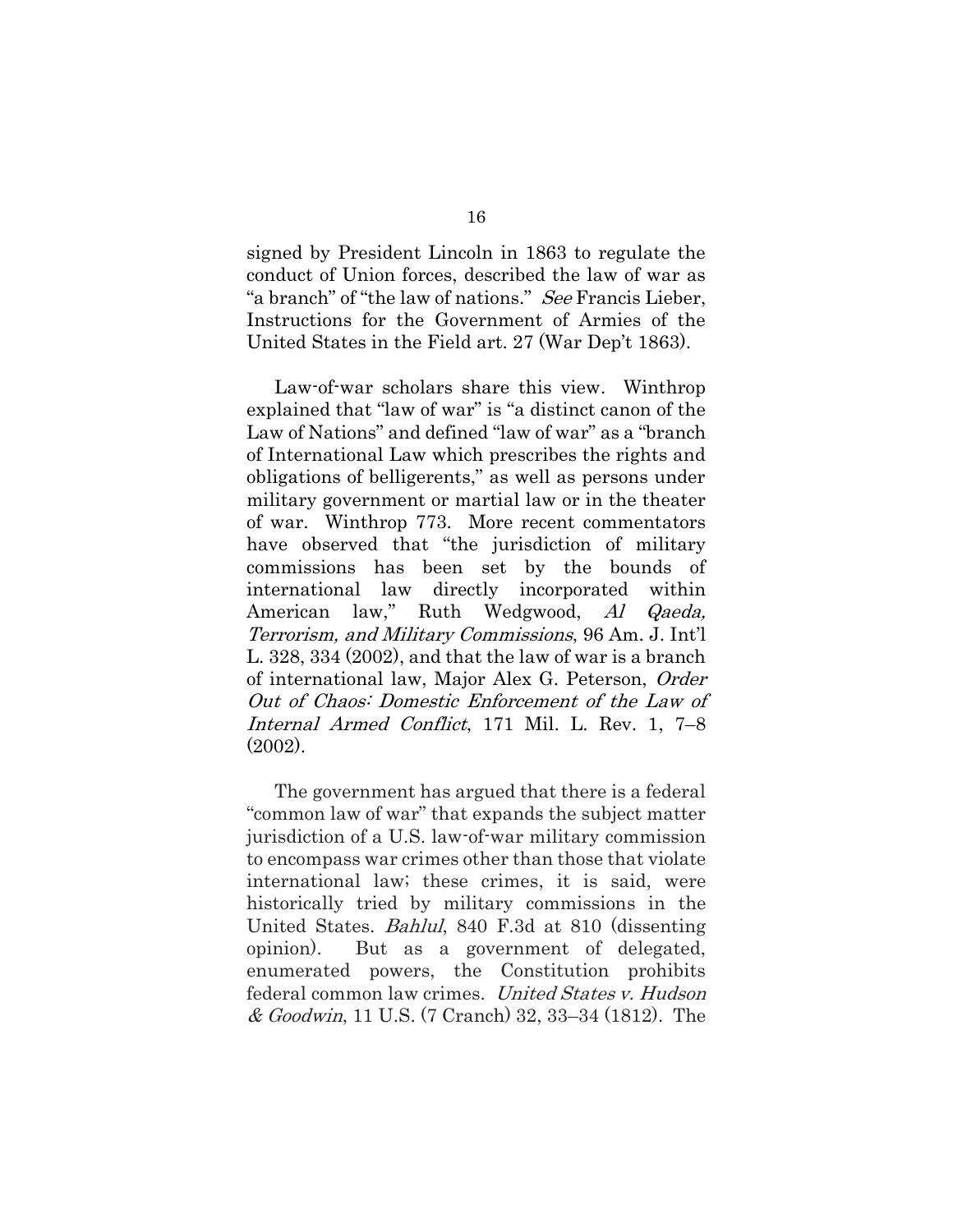Declare War Clause and Congress's other Article I, § 8, war powers, in combination with the Necessary and Proper Clause, authorize Congress to establish military commissions to try war crimes. Quirin, 317 U.S. at 26–27. They do not, and constitutionally cannot, authorize new domestic war crimes over which the commission may constitutionally exercise jurisdiction. See Anthony J. Colangelo, A Unified Approach to Extraterritoriality, 97 Va. L. Rev. 1019, 1050–52 (2011).

The D.C. Circuit's main concurrence located political branch authority to establish law-of-war tribunals in the aggregate of executive and congressional war powers. See Bahlul, 840 F.3d at 761–62 (Kavanaugh, J., concurring); see also Hamdan, 548 U.S. at 591–92 (plurality opinion); Quirin, 317 U.S. at 10. The concurrence also quoted Winthrop and Justice Story as authorities for the same proposition. But it misread both to support a proposition the Court has never embraced: that constitutional authority to establish law-of-war tribunals, which derives from the political branches' war powers, *Hamdan*, 548 U.S. at 591, also empowers the political branches to define war crimes. Neither Winthrop nor Story adopted this view. See Winthrop 831; 3 Joseph Story, Commentaries on the Constitution of the United States § 1192 (1833).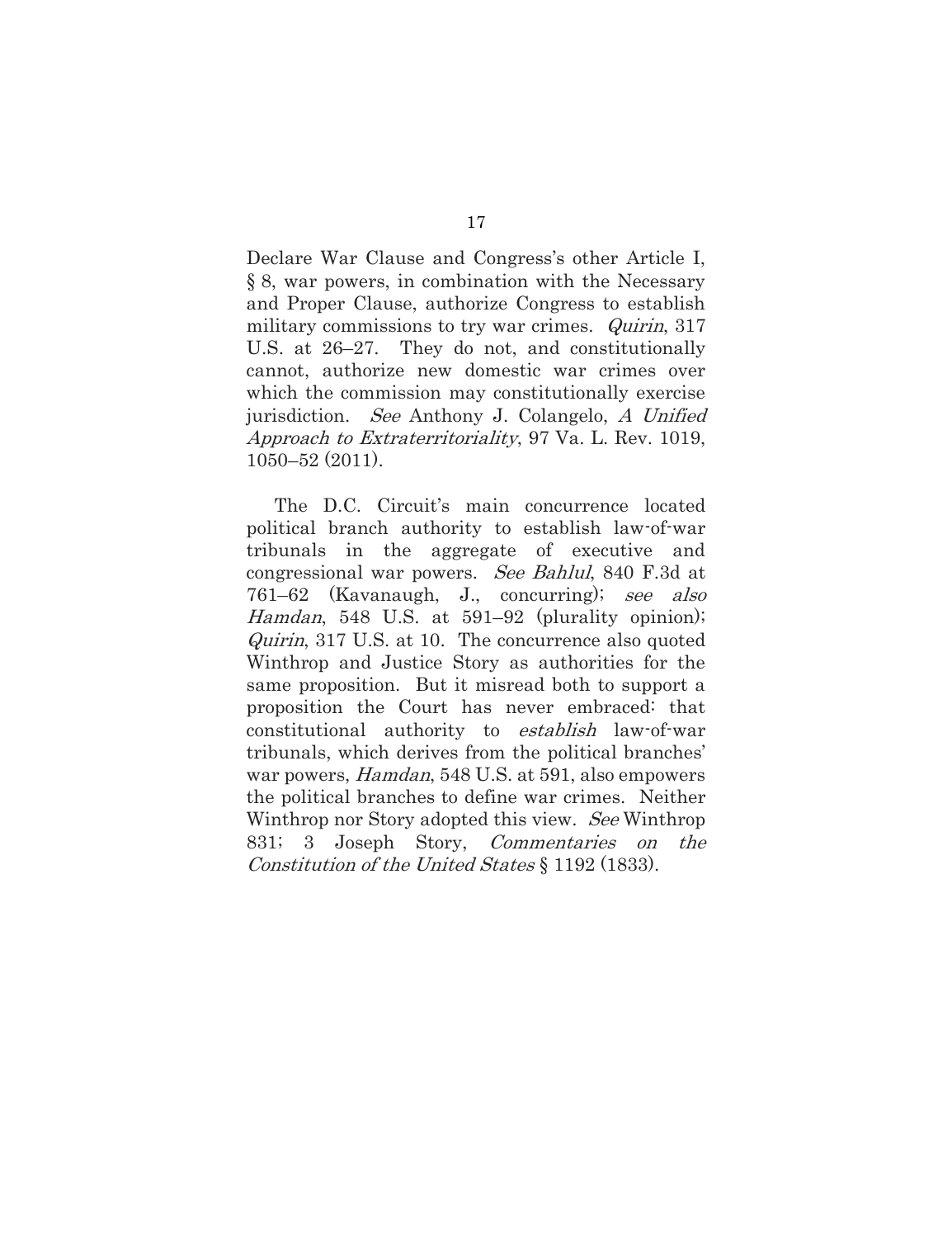## D. The D.C. Circuit's Main Concurrence Erroneously Defined International Law as "the Dictates of Foreign Nations and the International Community."

#### 1. International law develops through consent.

The D.C. Circuit's main concurrence characterized Bahlul's jurisdictional argument as an effort that would subject the United States "to the dictates of foreign nations and the international community, as embodied in international law," and would "allow foreign nations, through the guise of international law, to set *constitutional* limits enforceable in U.S. courts against the U.S. war effort." Bahlul, 840 F.3d at 759, 772 (Kavanaugh, J., concurring) (emphasis in original).

Neither foreign nations nor the international community "dictate" international law. The basic norm of international law since the nineteenth century has been consent. Blackstone, for example, described the law of nations as "a system of rules . . . established by universal consent among the civilized inhabitants of the world." 4 William Blackstone, Commentaries on the Laws of England 66 (1769).

Because the law of war is part of international law, the United States typically communicates its consent either expressly (in treaties it has ratified) or implicitly (in acknowledged principles of customary international law). The United States actively participates in shaping the evolution of international custom, as it has since the founding. See, e.g., Office of the Legal Adviser, United States Dep't of State,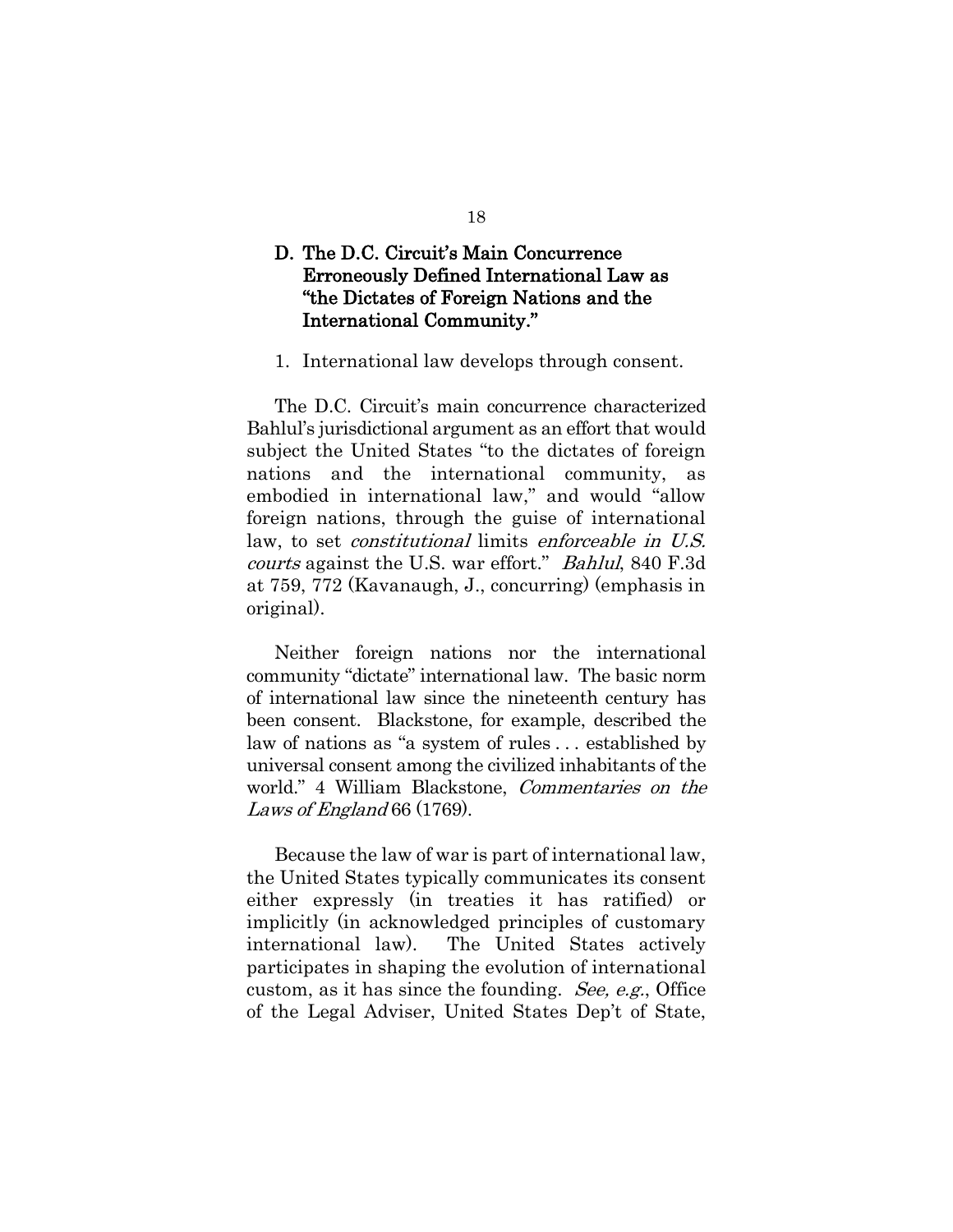Digest of United States Practice in International Law 2014, at 302–03 (CarrieLyn D. Guymon ed., 2014). Today, because of the nation's economic, military, and geopolitical power, its influence on the development of customary international law, especially the law of war, is correspondingly robust.

Because of the consensual basis of international law, the United States, like all nations, may refuse to consent to an emerging customary rule that it disfavors: The persistent objector doctrine provides that any "state that has persistently objected to a rule of customary international law during the course of the rule's emergence is not bound by the rule." Ted Stein, The Approach of the Different Drummer: The Principle of the Persistent Objector in International Law, 26 Harv. Int'l L.J. 457, 457 (1985).

2. It is not unremarkable for international law to play a role in constitutional interpretation.

It is thus hardly "extraordinary" or a "suicide pact," Bahlul, 840 F.3d at 759, 772 (Kavanaugh, J., concurring), for the United States to abide by the principles of international law to which it has consented. Nor is it extraordinary for those principles to influence constitutional interpretation. The Constitution refers to international law in several provisions. Constitutional powers subsume authority conferred and given substantive content by international law. For example, the Constitution's vesting of Congress's powers related to war, U.S. Const. art. I, § 8; "the executive Power," *id.* art. II, § 1; and the Commanderin-Chief power, id. art. II, § 2, confer wartime powers on Congress and the President derived from and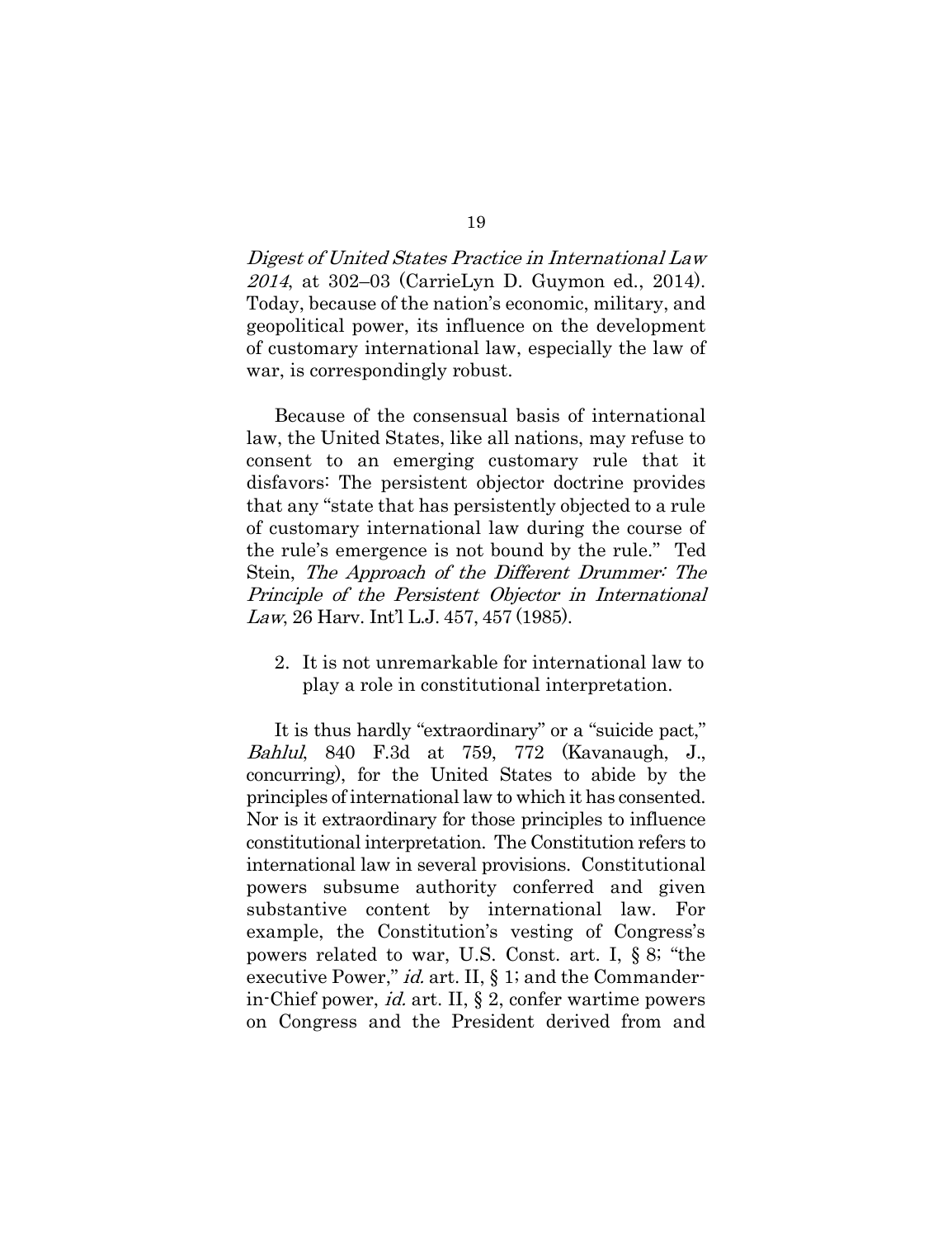informed by international law.<sup>4</sup> The Constitution takes precedence over international law in the event of an unavoidable conflict, see, e.g., Boos v. Barry, 485 U.S. 312, 324 (1988); Reid, 354 U.S. at 16–18, but international law, in appropriate circumstances, informs several of its provisions.

The Constitution confers certain powers on the President and Congress in wartime precisely *because* international law regards them as well-established incidents of waging war. Hamdi, for example, recognized executive power to detain belligerents for the duration of a conflict "based on longstanding lawof-war principles." 542 U.S. at 521 (collecting international authorities); see also Quirin, 317 U.S. at 28-29.

And in Hamdan, the Court's most recent decision on military commissions, the Court concluded that Common Article 3 of the four Geneva Conventions of 1949, see, e.g., Geneva Convention (III) Relative to the Treatment of Prisoners of War, art. 3, Aug. 12, 1949, 75 U.N.T.S. 135, is what the D.C. Circuit's main concurrence would describe as a "judicially enforceable constraint" on the authority of the political branches to define the procedures and minimal due process safeguards of the military commission that tried Hamdan.

<sup>4</sup> Both the President and Congress also exercise some atextual constitutional powers by virtue of international law. See, e.g., United States v. Curtiss-Wright Export Corp., 299 U.S. 304, 318–19 (1936); Chae Chang Ping v. United States (Chinese Exclusion Case), 130 U.S. 581, 604 (1889).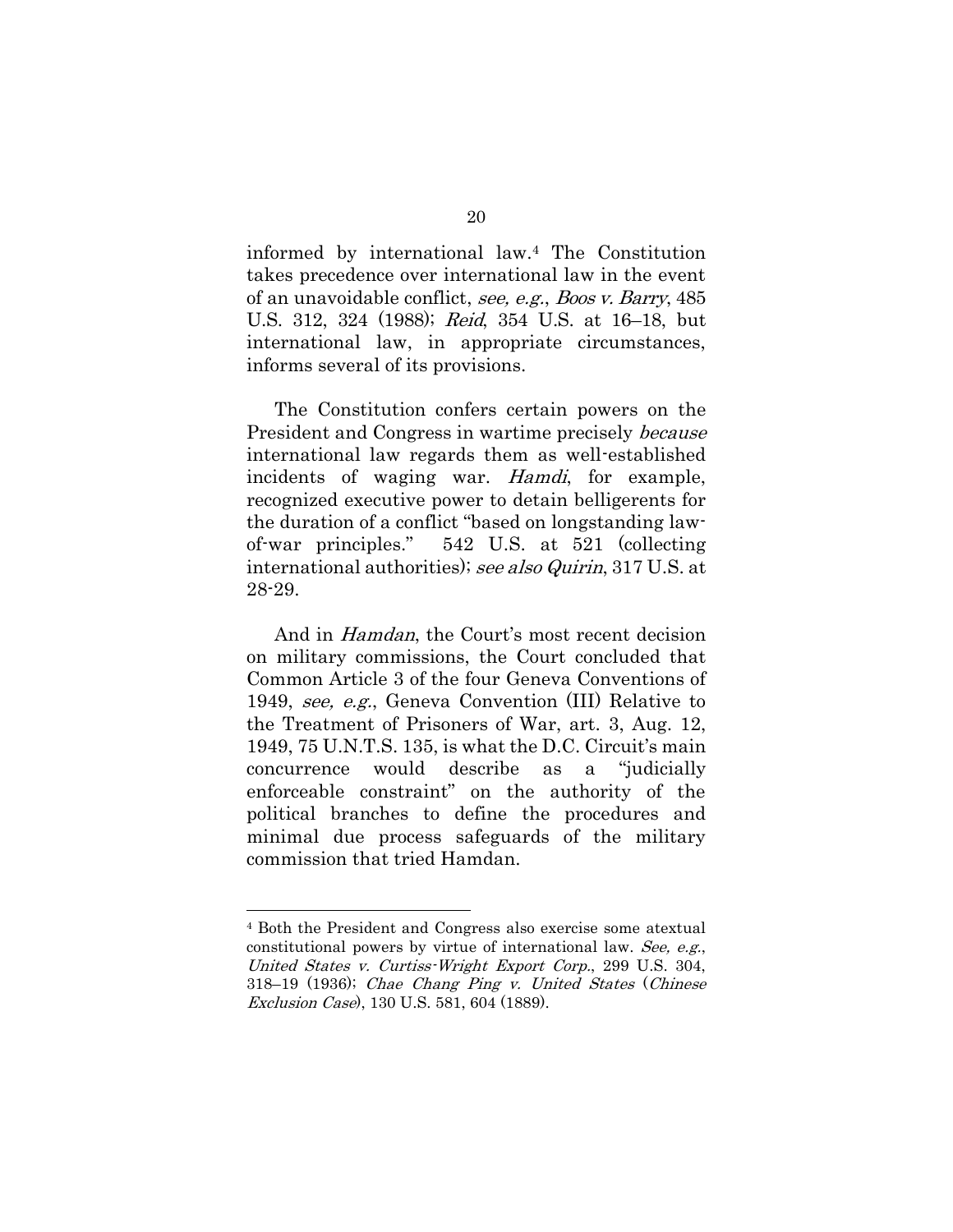### III. THE D.C. CIRCUIT'S MAIN CONCURRENCE PLACED NO LIMITS ON THE JURISDICTION OF MILITARY COMMISSIONS

## A. The D.C. Circuit's Main Concurrence Transgressed the Supreme Court's Limits on the Jurisdiction of Military Commissions.

To ensure the judiciary's integrity and independence, any displacement of the judicial power from the judicial branch must be carefully limited and defined. *See Stern*, 564 U.S. at 484; The Federalist No. 51 (James Madison) (Clinton Rossiter ed., 1961). Military tribunals therefore must be restricted "to the narrowest jurisdiction deemed absolutely essential." Toth, 350 U.S. at 22. "Every extension of military jurisdiction is an encroachment on the jurisdiction of civil courts, and . . . acts as a deprivation of the right to jury trial and of other treasured constitutional protections." Reid, 354 U.S. at 21.

Even if erosions of judicial power seem relatively inconsequential at first, "illegitimate and unconstitutional practices get their first footing in that way, namely, by silent approaches and slight deviations from legal modes of procedure." *Stern*, 564 U.S. at 503 (quoting *Boyd v. United States*, 116 U.S. 616, 635 (1886)). This is especially true if the erosion is enshrined in a judicial opinion: "The principle then lies about like a loaded weapon ready for the hand of any authority that can bring forward a plausible claim of an urgent need." Korematsu v. United States, 323 U.S. 214, 246 (1944) (Jackson, J., dissenting).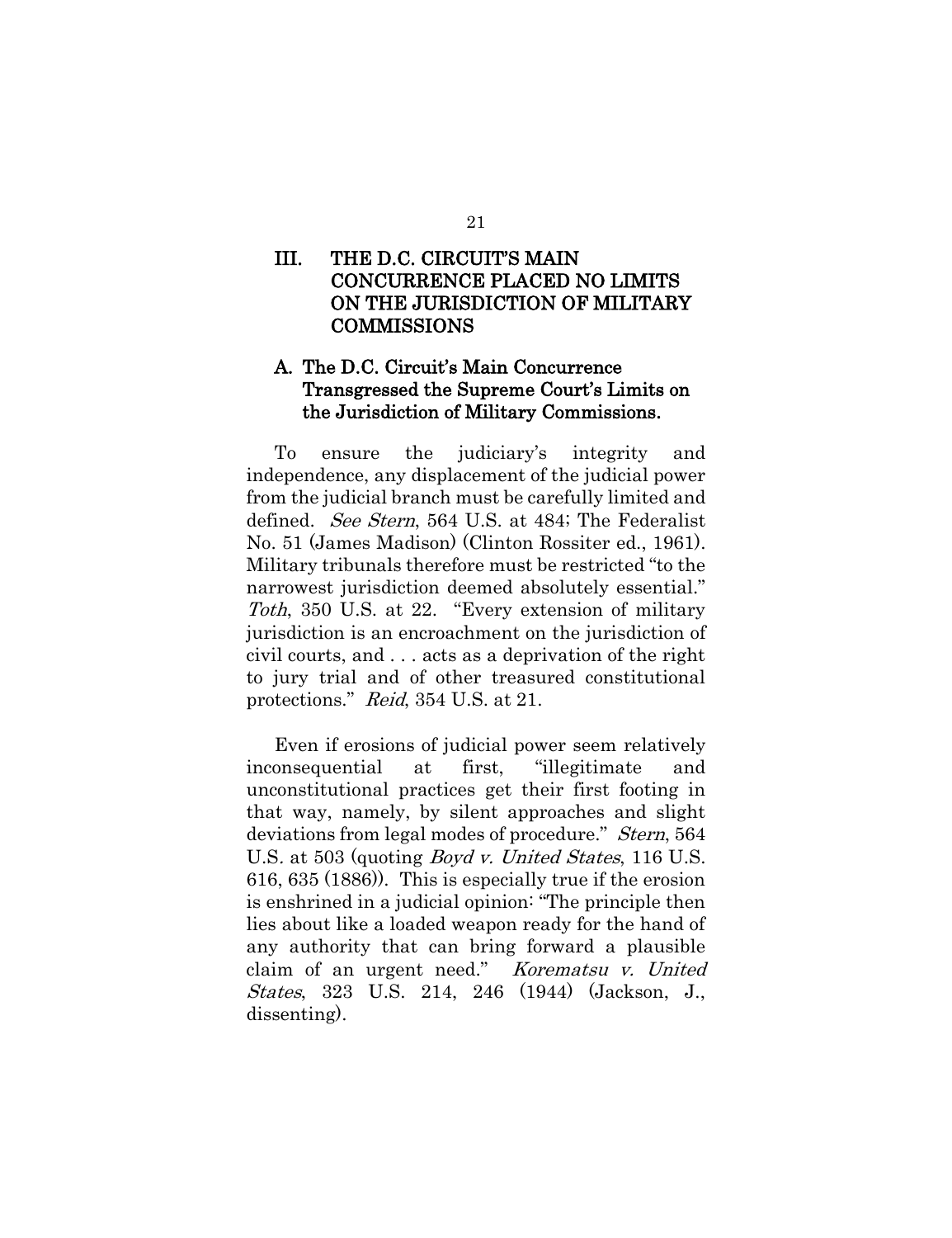The government argued to the D.C. Circuit that the jurisdiction of military commissions is limited to international-law-of-war offenses and offenses that have historically been tried by U.S. military commissions. Bahlul, 840 F.3d at 759–60 (Kavanaugh, J., concurring). Yet the main concurrence did not even accept the government's proposed jurisdictional limitations. Instead, it found that thin historical practice is sufficient for an offense to be triable by military commission. Id. at 770. But hesitant to exclude emerging crimes such as cyberattacks, which would not fall within the rubric of historical practice, the opinion said it had no need to define "the outer limits of the Constitution in this context, other than to say that international law is not such a limit." *Id.* at 771.

The D.C. Circuit's main concurrence thus transgressed the jurisdictional limits on military commissions on which this Court has insisted and opened the door to a substantial erosion of Article III judicial power. The refusal even to offer guidance on the appropriate limits on the subject matter jurisdiction of military commissions risks further eroding the independence, power, and structural integrity of Article III courts. See Reid, 354 U.S. at 23–24.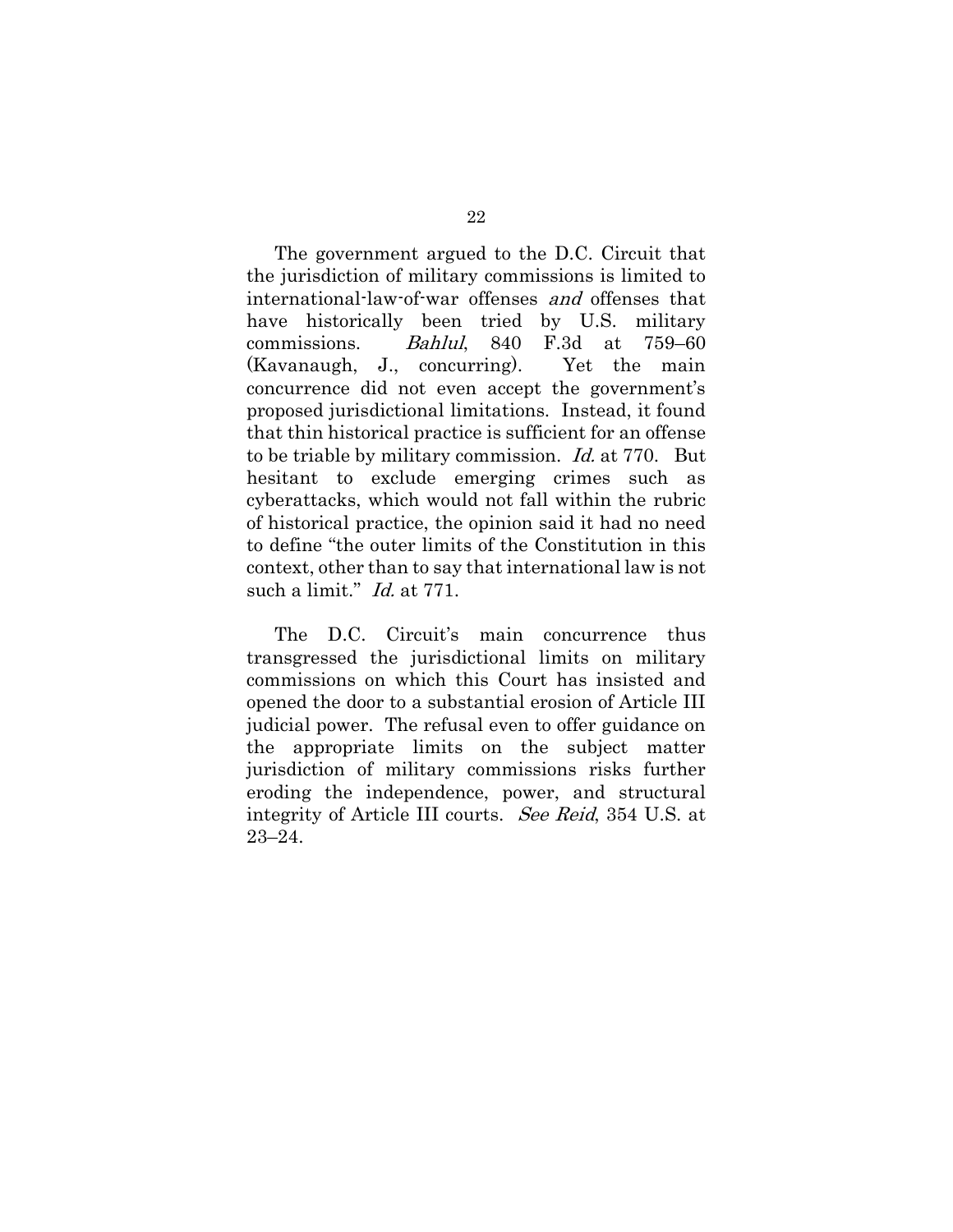#### B. Widening the Narrow Exception to Article III for Military Commissions Places Too Much Judicial Power in the Political Branches.

1. The nature and scope of current hostilities threaten traditional limitations on military commission jurisdiction.

The threat that military commissions will encroach on the general exclusivity of Article III is compounded today because traditional limits on the jurisdiction of military commissions, which were established by the nature and scope of past wars, arguably apply differently in the context of a global armed conflict that risks continuing indefinitely. See Bahlul, 840 F.3d at 835 (dissenting opinion).

Current wars involving non-state belligerents make it much more difficult to define those persons subject to the jurisdiction of military commissions or to determine what conduct occurred on the battlefield. Id. at 836. The Authorization for Use of Military Force, Pub. L. No. 107-40, 115 Stat. 224 (2001) (AUMF), the basis for Bahlul's detention and trial by military commission, is more than fifteen years old, and the global conflict with transnational terrorism is the longest war in the nation's history. See Hamdan, 584 U.S. at 684–87 (Thomas, J., dissenting) (concluding that we have been at war with al Qaeda since 1996, when the terrorist network declared war on the United States).

Because members of al Qaeda and "associated forces," as broadly defined under current law and practice, reside, plot, plan, and fight in dozens of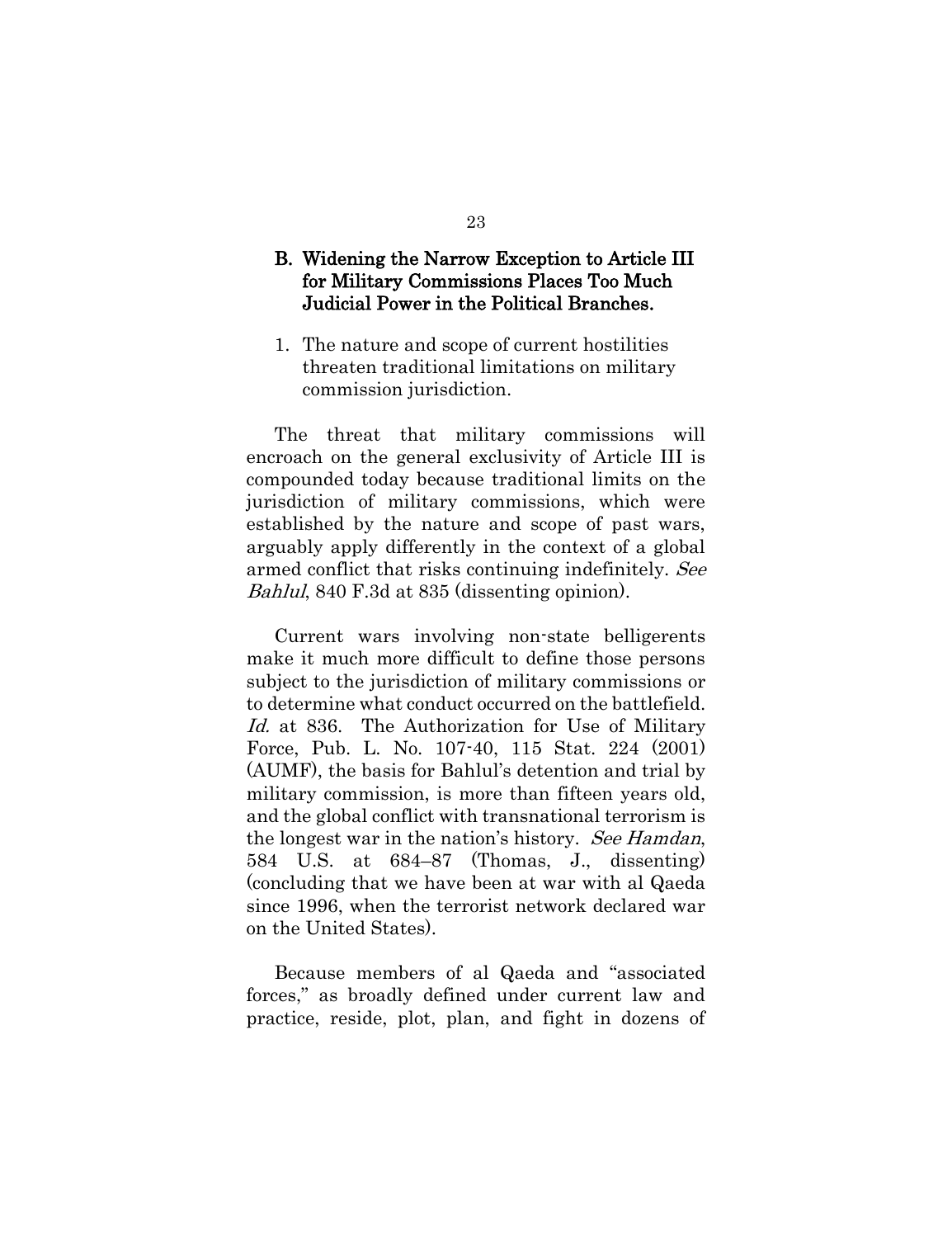nations, the AUMF authorizes a potentially indefinite war, potentially indefinite presidential war powers, and a potentially permanent system of military commissions, often operating in parallel with the federal courts. That arrangement would be wholly at odds with the history and functional rationale for such a commission. As Justice O'Connor wrote in Hamdi:

> [W]e understand Congress' grant of authority for the use of "necessary and appropriate force" to include the authority to detain for the duration of the relevant conflict, and our understanding is based on longstanding law-ofwar principles. If the practical circumstances of a given conflict are entirely unlike those of the conflicts that informed the development of the law of war, that understanding may unravel. But that is not the situation we face as of this date.

#### 542 U.S. at 521.

It is the situation we face today, well over a decade after Hamdi. The lack of clear jurisdictional limits on military commissions allows the political branches to increase the number of people triable by law-of-war military commissions. It is also contrary to the concept of necessity that underwrites the history and rationale for military commissions. Military Commissions: Hearing Before the S. Comm. on Armed Servs., 111th Cong. 11 (2009) (statement of David Kris, Assistant Attorney General, Nat'l Security Division, Dep't of Justice) ("In the past, military commissions have been associated with a particular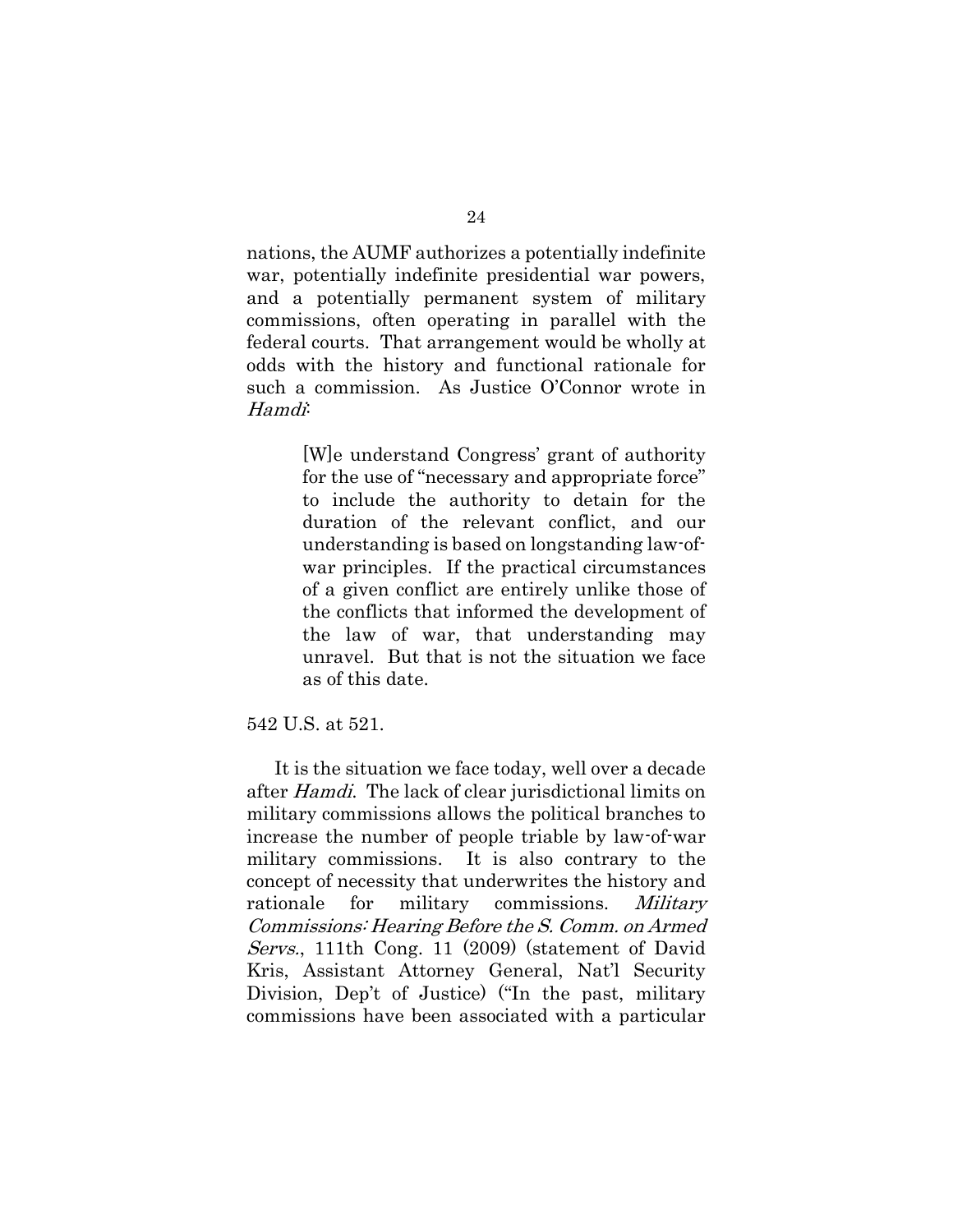conflict of relatively short duration. In the modern era, however, the conflict could continue for a much longer time.").

2. The erosion of judicial power through the expansion of military commissions threatens liberty.

Military commissions do not "rank along with Article III courts as adjudicators of the guilt or innocence of people." Toth, 350 U.S. at 16. Relieving "those in civil life from military trials" was central to the Founders' rebellion against the British Empire and the Framers' drafting of the Constitution. See *Milligan*, 71 U.S. (4 Wall.) at 119. "There are dangers lurking in military trials which were sought to be avoided by the Bill of Rights and Article III of our constitution." Toth, 350 U.S. at 22; see Harold Hongju Koh, The Case Against Military Commissions, 96 Am. J. Int'l L. 337, 341 & n.22 (2002).

Accordingly, permitting military commission jurisdiction that is unconstrained by this Court's previously-imposed limitations provides the political branches the opportunity to usurp judicial power, threatening the structural protections and individual rights that Article III protects. Cf. Stern, 564 U.S. at 483–84 ("The colonists had been subjected to judicial abuses at the hand of the Crown . . . because the King of Great Britain 'made Judges dependent on his Will alone . . . .'" (quoting The Declaration of Independence para. 11)). The Court should grant certiorari to prevent military commissions' erosion of the federal judicial power vouchsafed by Article III. And it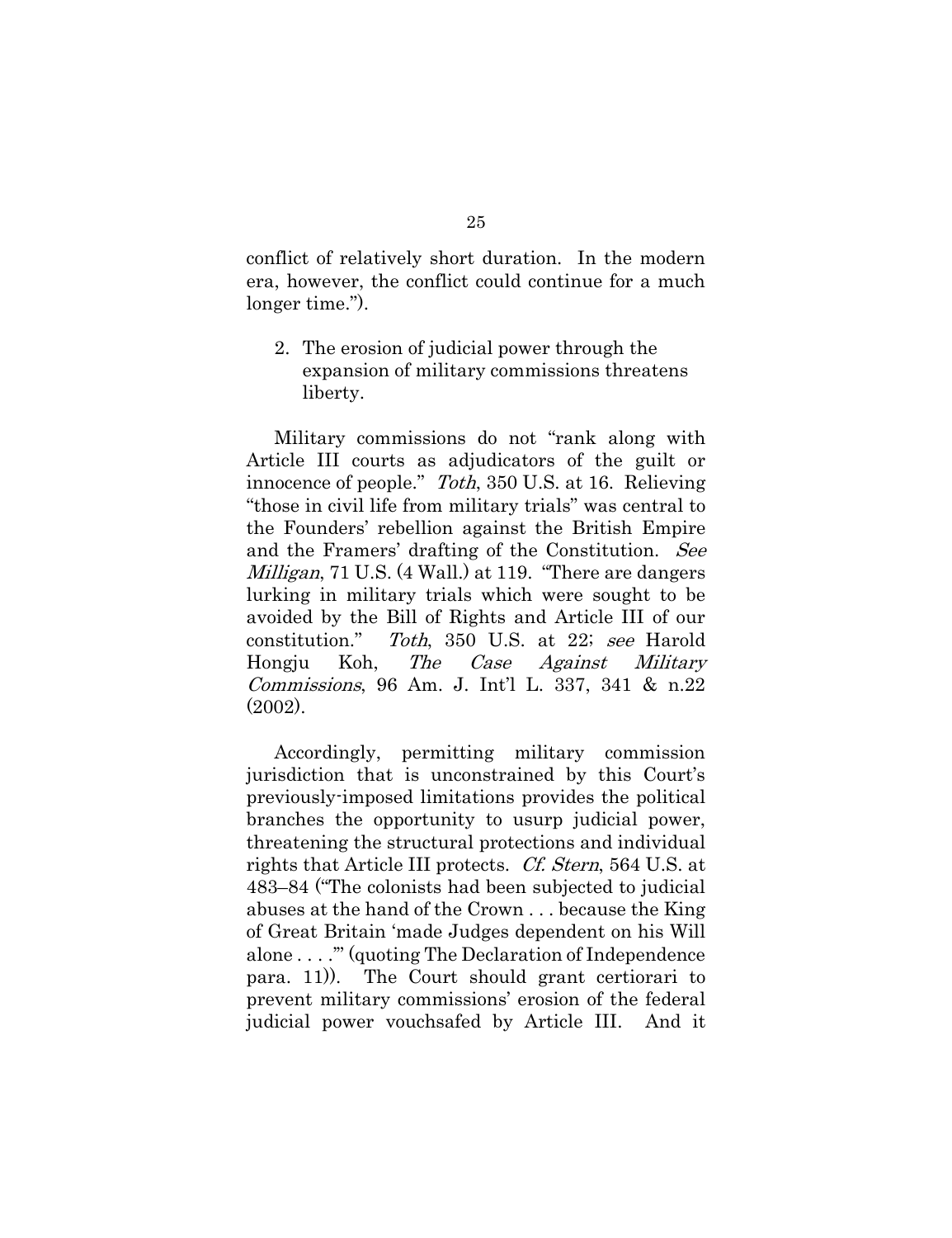## should reiterate what it has held for at least seventy years: military commissions may only try violations of the law of war, a branch of international law, in circumstances of military necessity.

#### **CONCLUSION**

For the foregoing reasons, amici urge this Court to grant Bahlul's petition for a writ of certiorari.

#### Respectfully submitted,

ROBERT DAVID SLOANE PROFESSOR OF LAW AND R. GORDON BUTLER SCHOLAR IN INTERNATIONAL LAW BOSTON UNIVERSITY SCHOOL OF LAW 765 Commonwealth Ave. Boston, MA 02215 (617) 358-4633 rdsloane@bu.edu

PETER R. SHULTS Counsel of Record ANDREW B. LOEWENSTEIN BENJAMIN K. GUTHRIE EMILY J. NASH FOLEY HOAG LLP 155 Seaport Boulevard Boston, MA 02210 (617) 832-1000 pshults@foleyhoag.com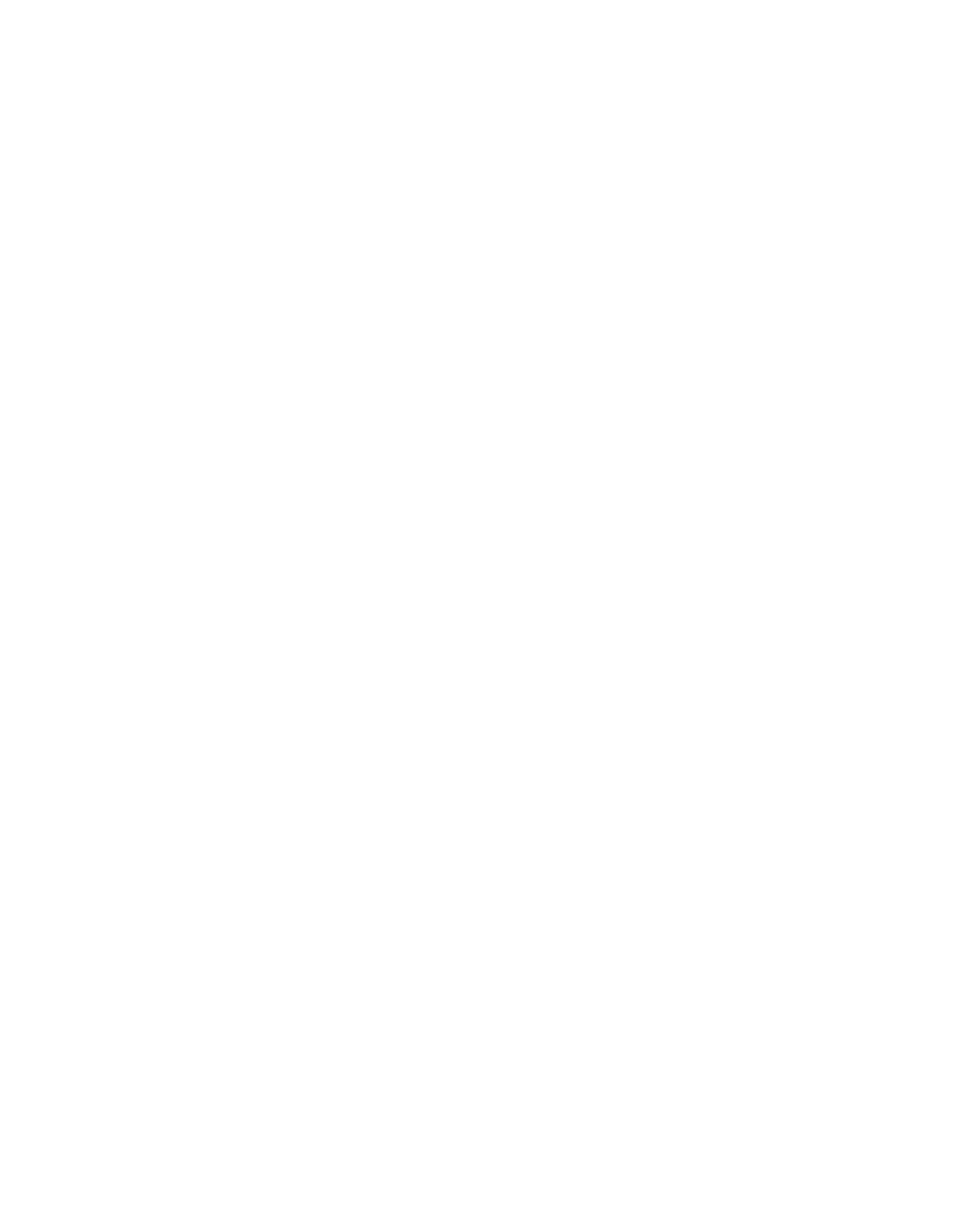#### APPENDIX: LIST OF AMICI CURIAE

William J. Aceves is the Dean Steven R. Smith Professor of Law at California Western School of Law, where he teaches Constitutional Law, International Law, Human Rights Law, and Foreign Affairs Law. He authored the book The Anatomy of Torture and coedited the book Lessons and Legacies of the War on Terror. He frequently works with Amnesty International, served on the National Board of Amnesty International USA, and was the principal author of the influential Amnesty International USA Safe Haven report. He has published numerous articles on human rights and international law and served as the co-chair for the 101st Annual Meeting of the American Society of International Law.

Susan Akram is a Professor of Law at Boston University School of Law, where she teaches International Human Rights Law and serves as Director of the International Human Rights Clinic. Her research focuses on human and civil rights issues, for which she has been recognized with a Fulbright Senior Scholar Teaching and Research Award. She has lectured in front of the United Nations (including the High Commission for Refugees and the Relief and Works Agency for Palestine Refugees), the European Union, and representatives of European and Canadian government ministries and parliaments. She also has worked on resettlement and refugee claims of Guantánamo Bay detainees.

William C. Banks is the Director of the Institute for National Security and Counterterrorism, a Board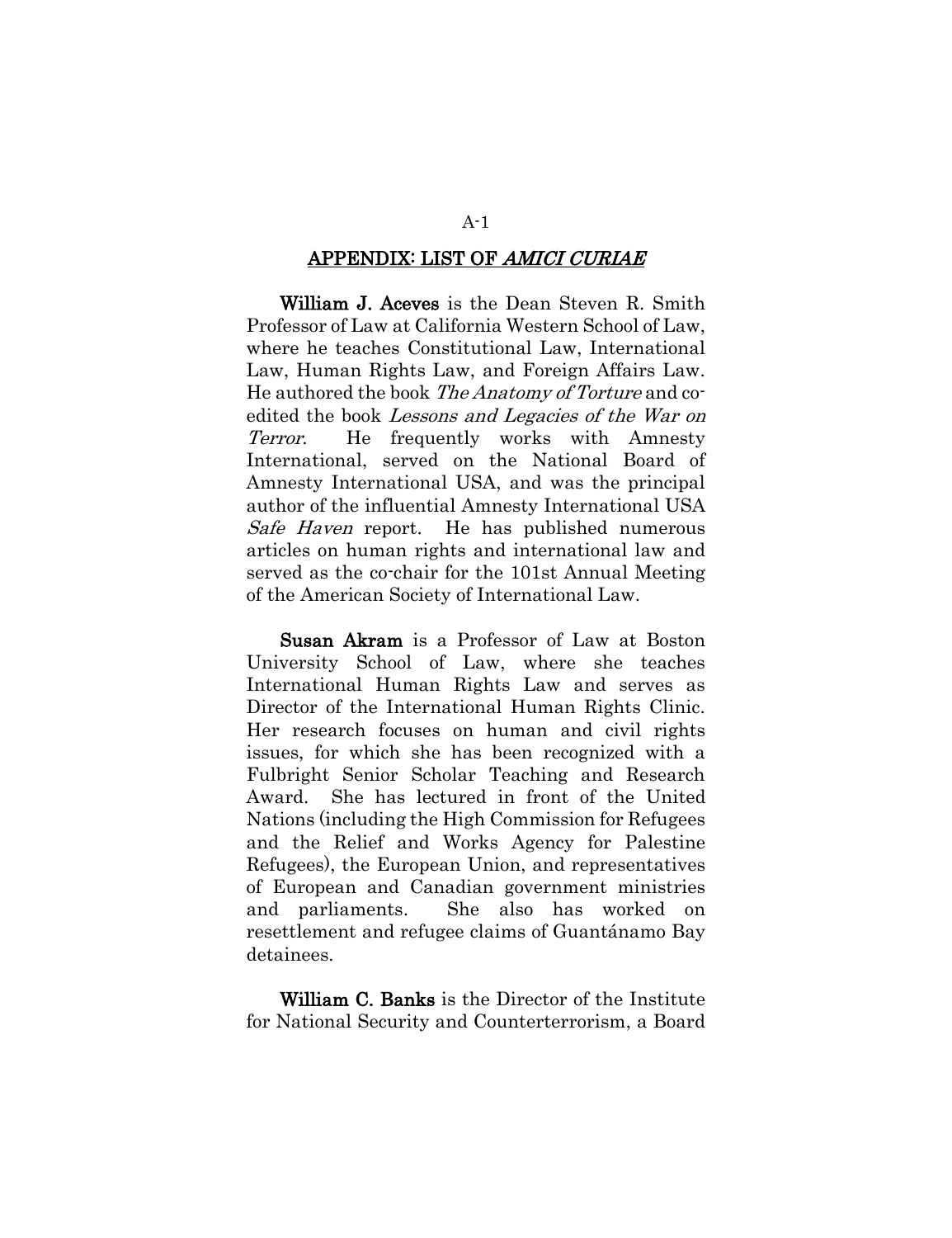of Advisors Distinguished Professor at Syracuse College of Law, and a Professor of Public Administration and International Affairs at Syracuse University's Maxwell School of Citizenship and Public Affairs. He recently co-authored the book Soldiers on the Home Front: The Domestic Role of the American Military. He has authored, co-authored, and edited numerous other books, including National Security Law, Counterterrorism Law, Counterinsurgency Law: New Directions in Asymmetric Warfare, and New Battlefields/Old Laws: Critical Debates on Asymmetric Warfare. He has served on the Executive Board of the International Counter-Terrorism Academic Community, on the Editorial Board of the International Centre for Counter-Terrorism, as Editor-in-Chief of the Journal of National Security Law & Policy, and as a Distinguished Fellow of the Institute for Veterans and Military Families at Syracuse University.

John M. Bickers teaches Constitutional Law, National Security Law, and Professional Responsibility at Chase College of Law, Northern Kentucky University. Before becoming a teacher, he was a soldier, retiring from The Judge Advocate General's Corps in the U.S. Army. His publications include Too Little, Too Late? Why President Obama'<sup>s</sup> Well-Intentioned Reforms of the Military Commissions May Not Be Enough to Save Them, 31 Whittier L. Rev. 381 (2010), and *Military* Commissions Are Constitutionally Sound: A Response to Professors Katyal and Tribe, 34 Tex. Tech L. Rev. 899 (2003), which was cited by the Supreme Court in Hamdan v. Rumsfeld.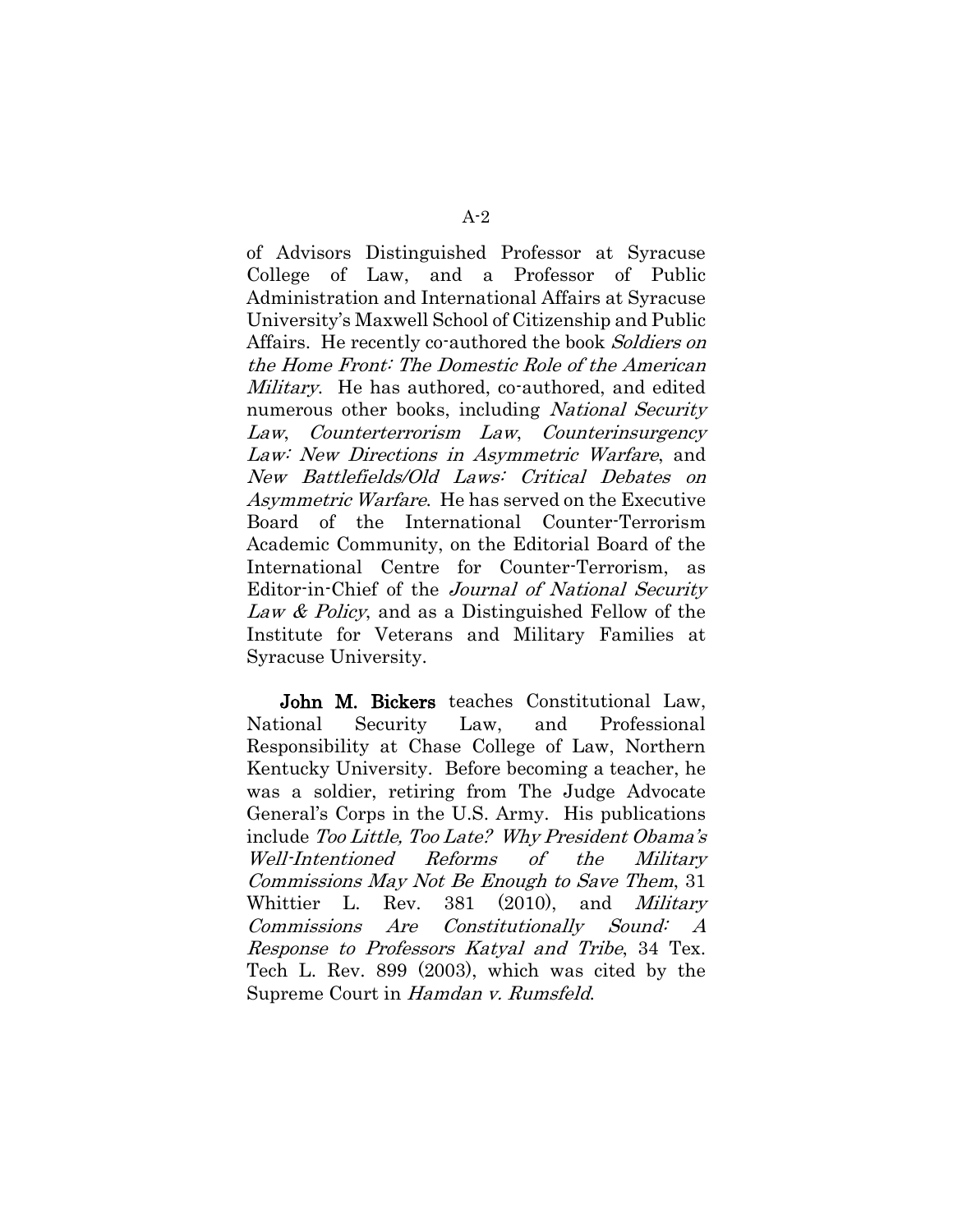Laurie R. Blank is a Clinical Professor of Law and the Director of the International Humanitarian Law Clinic at Emory University School of Law, where she teaches the law of armed conflict and works directly with students to provide assistance to international tribunals, non-governmental organizations, and law firms around the world on issues in humanitarian law and human rights. She is the co-author of International Law and Armed Conflict: Fundamental Principles and Contemporary Challenges in the Law of War, a casebook on the law of war. She is also the co-director of a multi-year project on military training programs in the law of war and the co-author of Law of War Training: Resources for Military and Civilian Leaders, as well as Chair of the American Society of International Law Lieber Prize Committee, a member of the Homeland Security Academic Advisory Council Subcommittee on Countering Violent Extremism, and a member of the Editorial Board at the International Centre for Counter-Terrorism.

Roger S. Clark, is the Board of Governors Professor of Law at Rutgers Law School, where he teaches courses in international law, international protection of human rights, international organizations, international criminal law, U.S. foreign relations and national security law, and criminal law. He has served as a member of the United Nations Committee on Crime Prevention and Control, has served on the editorial boards of various international and criminal law journals, and has served as a board member of several international organizations, including the International Centre for Criminal Law Reform and Criminal Justice Policy and the International League for Human Rights.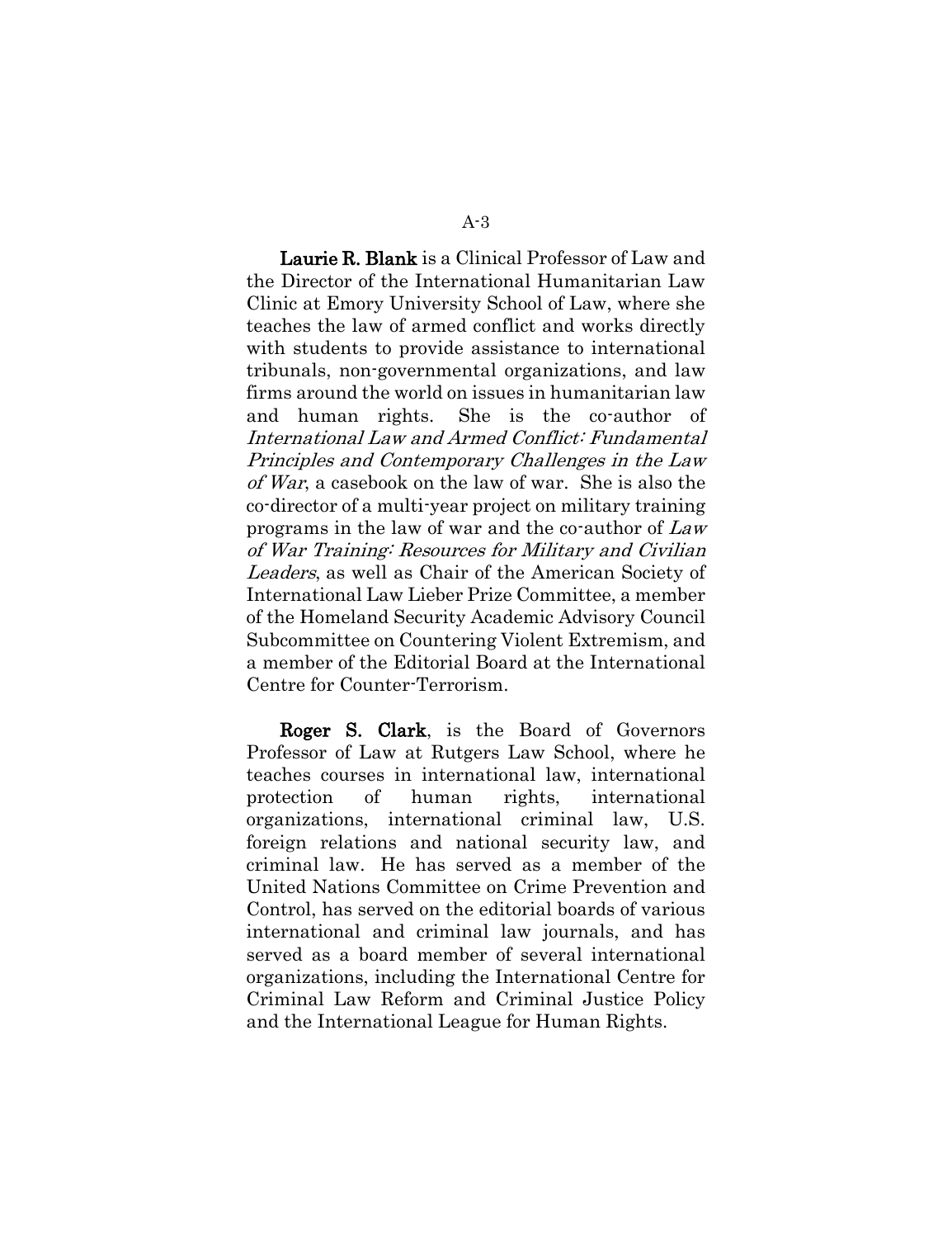Anthony Colangelo is the Gerald J. Ford Research Fellow and Professor of Law at the SMU Dedman School of Law. His scholarly and teaching interests are in the fields of Conflict of Laws, Civil Procedure, U.S. Foreign Relations Law, and Private and Public International Law and Theory. His articles on these topics have been cited and quoted at the U.S. Court of Appeals and U.S. District Court levels, as well as in U.S. Military Commissions.

Aaron Fellmeth is a Professor of Law and the Willard H. Pedrick Distinguished Research Scholar at Arizona State University's Sandra Day O'Connor College of Law. His research and teaching focus on international law jurisprudence and the formation of rules of customary international law in contested subjects, such as evolving human rights issues, espionage and covert action, psychological manipulation, and new technologies in conventional and asymmetrical armed conflict, and the internationalization of intellectual property rights. His most recent book is Paradigms of International Human Rights Law, and he has written numerous articles on human rights law. His work has been cited several times by federal courts and in testimony before Congress.

Michael J. Glennon is a Professor of International Law at the Fletcher School of Law and Diplomacy, Tufts University. He previously served as Legal Counsel to the Senate Foreign Relations Committee and as the Thomas Hawkins Johnson Visiting Scholar at the United States Military Academy, West Point. He has also served as a consultant to the U.S. State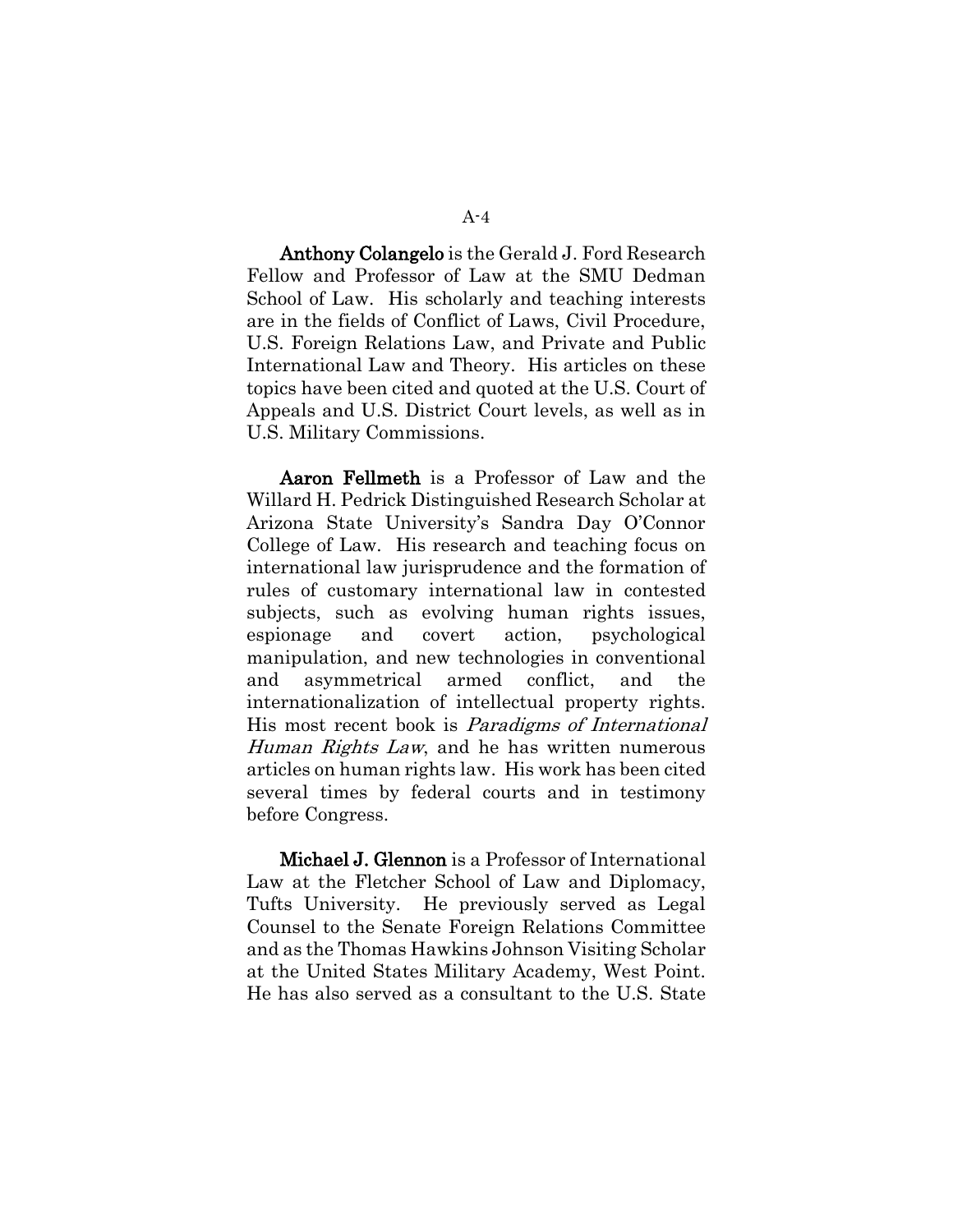Department and various Congressional committees. His research includes issues of U.S. foreign policy, presidential power, terrorism, and the use of force. He has published numerous books and articles, including United States Foreign Relations and National Security Law (West Publishing Co., 2011), and has testified before the International Court of Justice and Congressional committees.

Kevin Jon Heller is Professor of Criminal Law at University of London's School of Oriental and African Studies (SOAS) and Associate Professor of Public International Law at the University of Amsterdam. His books include [The Nuremberg Military Tribunals](http://ukcatalogue.oup.com/product/9780199554317.do?keyword=nuremberg+military+tribunals&sortby=bestMatches#.UjsKftLNk90)  [and the Origins of International Criminal Law](http://ukcatalogue.oup.com/product/9780199554317.do?keyword=nuremberg+military+tribunals&sortby=bestMatches#.UjsKftLNk90) (Oxford University Press, 2011) and [The Hidden](http://ukcatalogue.oup.com/product/9780199671144.do#.UjsKvNLNk91)  [Histories of War Crimes Trials](http://ukcatalogue.oup.com/product/9780199671144.do#.UjsKvNLNk91) (Oxford University Press, 2013) (edited with Gerry Simpson). He is currently writing a book entitled A Genealogy of International Criminal Law and co-editing the Oxford Handbook of International Criminal Law, both of which will be published by Oxford University Press in 2018.

Jenny S. Martinez is a Professor of Law and the Warren Christopher Professor in the Practice of International Law and Diplomacy at Stanford Law School. She is also a member of the U.S. State Department's Advisory Committee on International Law. Her research focuses on the role of courts and tribunals in advancing and protecting human rights. She is the author of The Slave Trade and the Origins of International Human Rights Law (Oxford University Press, 2012) and numerous articles in leading academic journals. She has written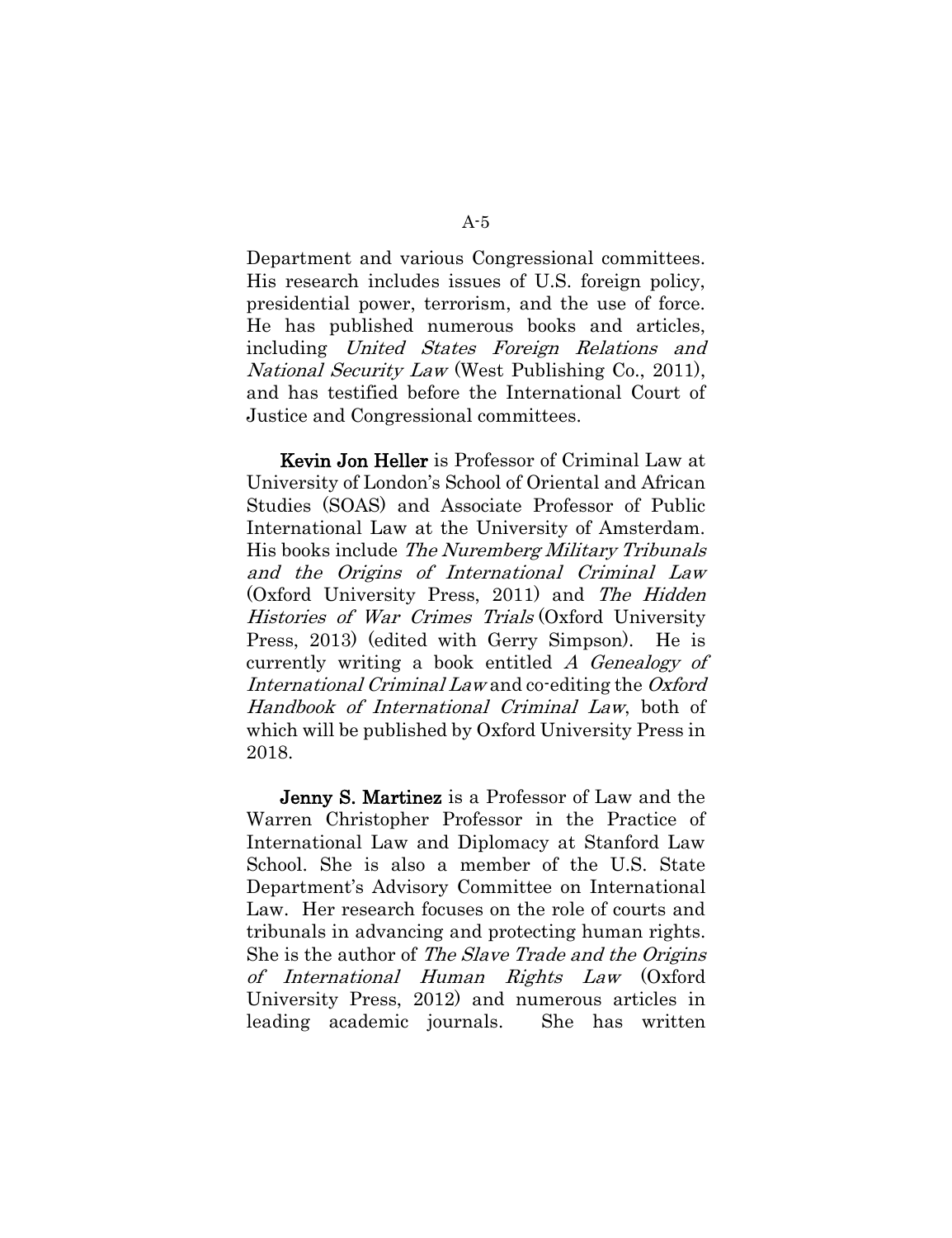extensively on national security law and the constitutional separation of powers, including Process and Substance in the 'War on Terror,' 108 Colum. L. Rev. 1013 (2008).

Fionnuala D. Ní Aoláin is the Robina Chair in Law, Public Policy, and Society at the University of Minnesota Law School and Faculty Director of the Human Rights Center. She is concurrently a professor of law at the University of Ulster's Transitional Justice Institute in Belfast, Northern Ireland. Her fields of expertise include terrorism, conflict, and counter-terrorism. She has served as an advisor and expert to numerous international entities, including the Council of Europe, the United Nations Office of the High Commissioner for Human Rights, the International Criminal Court, and UN Women. She is one of the Executive Editors of Just Security, a leading U.S. based national security platform.

MaryEllen O'Connell is the Robert and Marion Short Professor of Law at the University of Notre Dame Law School and Research Professor of International Dispute Resolution—Kroc Institute, University of Notre Dame. Her research is in the areas of international law on the use of force and international legal theory. She is the author or editor of numerous books and articles on these subjects. She was a vice president of the American Society of International Law, chaired the Use of Force Committee of the International Law Association, and was a professional military educator for the U.S. Department of Defense in Garmisch-Partenkirchen, Germany.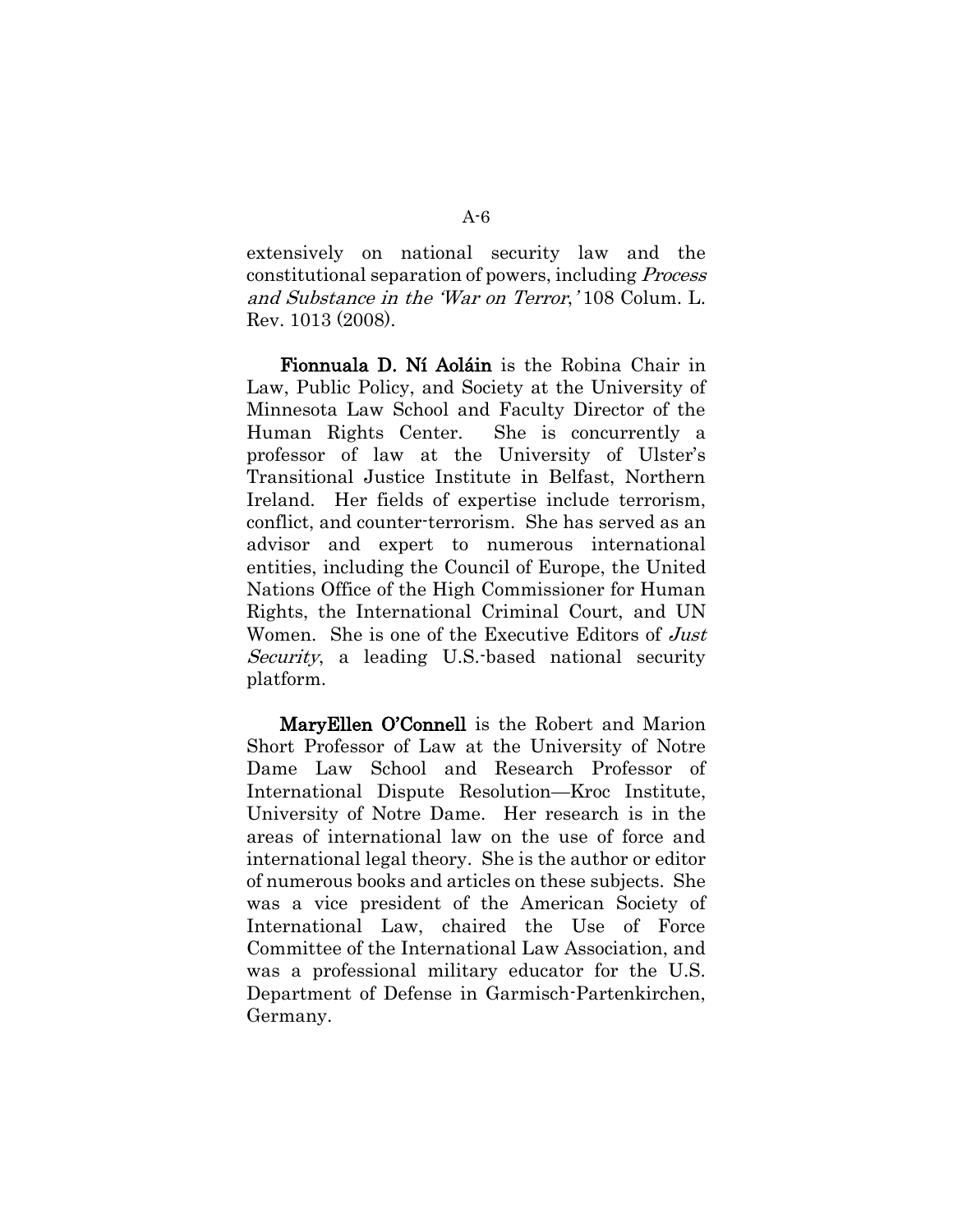Gabor Rona is a visiting professor of law at Cardozo Law School. A former legal advisor in the legal division of the International Committee of the Red Cross, where he focused on the application of international humanitarian and human rights law in the context of counter-terrorism, and former International Legal Director at Human Rights First, he teaches international humanitarian law, international human rights law, and international criminal law.

Marco Sassòli is a professor of international law at the Faculty of Law of the University of Geneva, Switzerland, and an associate professor of international law at the Université du Québec à Montreal, Canada, specializing in international humanitarian law (i.e., the laws of war). He is also commissioner of the International Commission of Jurists (ICJ). From 1985–1997 he worked for the International Committee of the Red Cross (ICRC), among other jobs, as Deputy Head of its Legal Division, and in conflict areas, including as Head of Delegation in Jordan and Syria and as protection coordinator for the former Yugoslavia.

Melissa A. Waters is a Professor of Law at the Washington University School of Law. She previously served in the U.S. State Department as Senior Advisor to Harold Hongju Koh, Assistant Secretary of State for Democracy, Human Rights & Labor. Her expertise and teaching includes international and foreign relations law, and her scholarship focuses on, *inter alia*, the incorporation of international law into domestic legal regimes. She